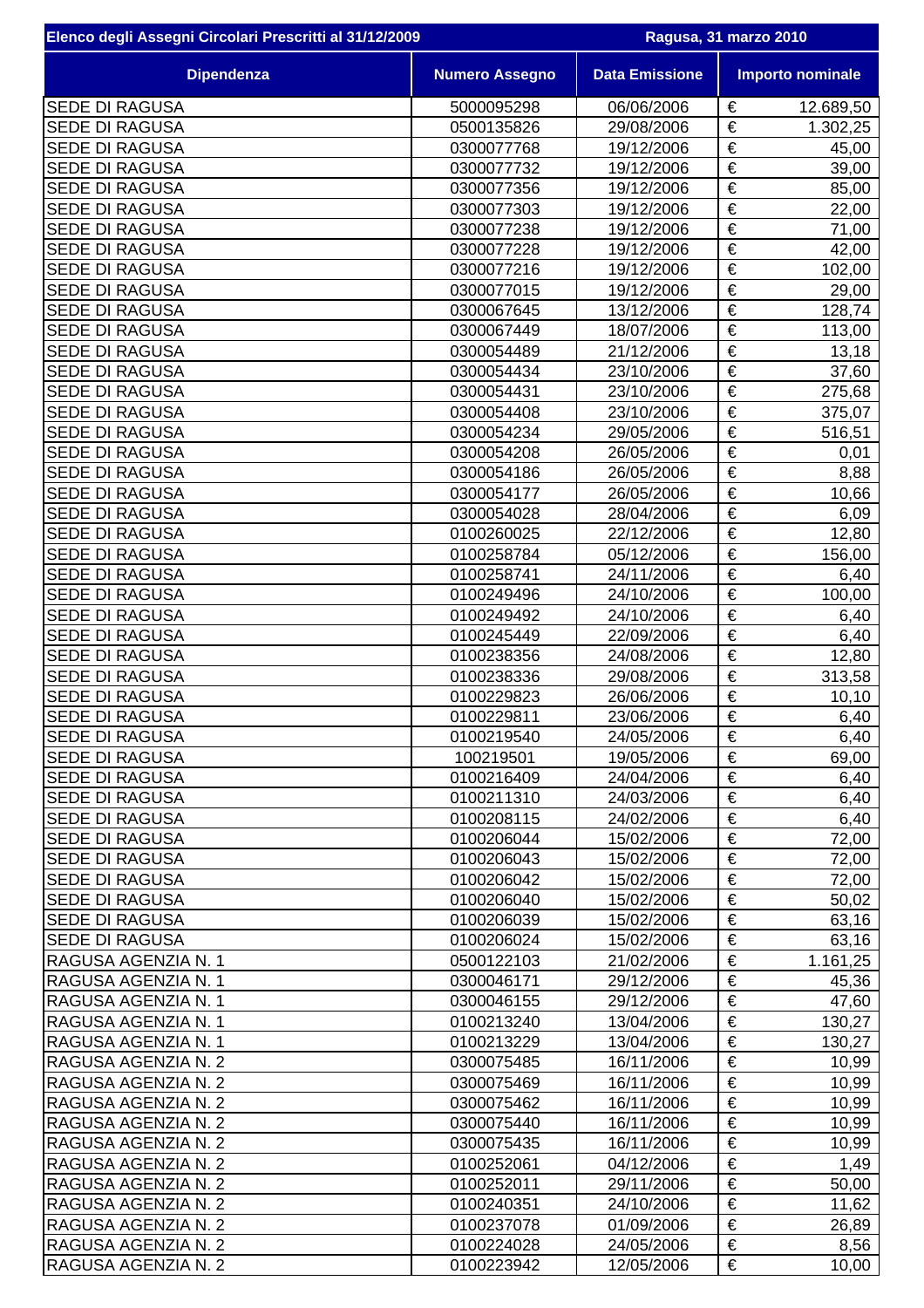| RAGUSA AGENZIA N. 2              | 0100217852 | 28/04/2006 | €                     | 1,93   |
|----------------------------------|------------|------------|-----------------------|--------|
| RAGUSA AGENZIA N. 2              | 0100213985 | 10/04/2006 | €                     | 0,39   |
| RAGUSA AGENZIA N. 3              | 0100262125 | 29/12/2006 | €                     | 15,50  |
| RAGUSA AGENZIA N. 3              | 0100251299 | 16/11/2006 | €                     | 114,20 |
| AGENZIA DI RAGUSA IBLA           | 0100235068 | 28/12/2006 | €                     | 39,47  |
| <b>AGENZIA DI RAGUSA IBLA</b>    | 0100231161 | 28/06/2006 | €                     | 15,00  |
| AGENZIA DI RAGUSA IBLA           | 0100231150 | 28/06/2006 | €                     | 40,00  |
| <b>AGENZIA DI RAGUSA IBLA</b>    | 0100231145 | 28/06/2006 | €                     | 15,00  |
| <b>AGENZIA DI RAGUSA IBLA</b>    | 0100231143 | 28/06/2006 | €                     | 30,00  |
| <b>AGENZIA DI RAGUSA IBLA</b>    | 0100231140 | 28/06/2006 | €                     | 15,00  |
| <b>AGENZIA DI RAGUSA IBLA</b>    | 0100231129 | 28/06/2006 | €                     | 100,00 |
| AGENZIA DI RAGUSA IBLA           | 0100231118 | 28/06/2006 | €                     | 15,00  |
| AGENZIA DI RAGUSA IBLA           | 0100231111 | 27/06/2006 | €                     | 15,00  |
| AGENZIA DI MARINA DI RAGUSA      | 0100238528 | 27/12/2006 | €                     | 39,79  |
| <b>AGENZIA CHIARAMONTE GULFI</b> | 0100248726 | 18/12/2006 | €                     | 25,00  |
| <b>AGENZIA CHIARAMONTE GULFI</b> | 0100248724 | 18/12/2006 | $\overline{\epsilon}$ | 25,00  |
| AG. DI ACATE                     | 0100263917 | 27/12/2006 | €                     | 588,04 |
| AG. DI ACATE                     | 0100263914 | 27/12/2006 | $\overline{\epsilon}$ | 120,00 |
| <b>AG. DI ACATE</b>              | 0100263910 | 27/12/2006 | €                     | 7,00   |
| AG. DI ACATE                     | 0100252277 | 22/12/2006 | €                     | 41,32  |
| AG. DI ACATE                     | 0100252276 | 22/12/2006 | €                     | 61,97  |
| AG. DI ACATE                     | 0100252266 | 22/12/2006 | €                     | 41,32  |
| AG. DI ACATE                     | 0100252259 | 19/12/2006 | €                     | 2,10   |
| <b>SUCCURSALE DI VITTORIA</b>    | 0300076971 | 29/12/2006 | €                     | 6,28   |
| <b>SUCCURSALE DI VITTORIA</b>    | 0300059868 | 02/03/2006 | €                     | 37,00  |
| <b>SUCCURSALE DI VITTORIA</b>    | 0300059829 | 02/03/2006 | €                     | 42,00  |
| <b>SUCCURSALE DI VITTORIA</b>    | 0100265819 | 29/12/2006 | €                     | 4,57   |
| <b>SUCCURSALE DI VITTORIA</b>    | 0100252386 | 28/12/2006 | €                     | 2,82   |
| <b>SUCCURSALE DI VITTORIA</b>    | 0100252375 | 28/12/2006 | €                     | 39,89  |
| <b>SUCCURSALE DI VITTORIA</b>    | 0100252369 | 28/12/2006 | €                     | 39,89  |
| <b>SUCCURSALE DI VITTORIA</b>    | 0100252368 | 28/12/2006 | €                     | 19,95  |
| <b>SUCCURSALE DI VITTORIA</b>    | 0100252366 | 28/12/2006 | €                     | 398,95 |
| <b>SUCCURSALE DI VITTORIA</b>    | 0100252363 | 28/12/2006 | €                     | 38,50  |
| <b>SUCCURSALE DI VITTORIA</b>    | 0100252362 | 28/12/2006 | €                     | 96,96  |
| <b>SUCCURSALE DI VITTORIA</b>    | 0100252361 | 28/12/2006 | €                     | 65,90  |
| <b>SUCCURSALE DI VITTORIA</b>    | 0100252348 | 28/12/2006 | €                     | 104,85 |
| <b>SUCCURSALE DI VITTORIA</b>    | 0100252347 | 28/12/2006 | €                     | 25,00  |
| <b>SUCCURSALE DI VITTORIA</b>    | 0100252346 | 28/12/2006 | €                     | 10,00  |
| <b>SUCCURSALE DI VITTORIA</b>    | 0100252344 | 28/12/2006 | €                     | 33,57  |
| <b>SUCCURSALE DI VITTORIA</b>    | 0100252332 | 28/12/2006 | €                     | 381,60 |
| <b>SUCCURSALE DI VITTORIA</b>    | 0100240552 | 23/10/2006 | €                     | 168,63 |
| <b>SUCCURSALE DI VITTORIA</b>    | 0100204258 | 10/04/2006 | €                     | 91,60  |
| <b>SUCCURSALE DI VITTORIA</b>    | 0100204257 | 10/04/2006 | $\overline{\epsilon}$ | 94,10  |
| <b>SUCCURSALE DI VITTORIA</b>    | 0100204254 | 10/04/2006 | €                     | 71,50  |
| <b>SUCCURSALE DI VITTORIA</b>    | 0100189072 | 22/03/2006 | €                     | 100,00 |
| <b>SUCCURSALE DI VITTORIA</b>    | 0100189057 | 15/03/2006 | €                     | 51,38  |
| <b>AGENZIA DI GIARRATANA</b>     | 0100200585 | 07/08/2006 | €                     | 400,00 |
| <b>AGENZIA DI GIARRATANA</b>     | 0100200534 | 04/07/2006 | €                     | 4,05   |
| AGENZIA MONTEROSSAO ALMO         | 0100252442 | 15/12/2006 | €                     | 32,95  |
| AGENZIA MONTEROSSAO ALMO         | 0100252439 | 15/12/2006 | €                     | 135,98 |
| <b>SUCCURSALE DI COMISO</b>      | 0300082033 | 28/12/2006 | €                     | 72,00  |
| <b>SUCCURSALE DI COMISO</b>      | 0300082032 | 28/12/2006 | €                     | 90,00  |
| <b>SUCCURSALE DI COMISO</b>      | 0300082031 | 28/12/2006 | €                     | 72,00  |
| <b>SUCCURSALE DI COMISO</b>      | 0300082029 | 28/12/2006 | $\overline{\epsilon}$ | 144,00 |
| <b>SUCCURSALE DI COMISO</b>      | 0300082027 | 28/12/2006 | €                     | 72,00  |
| <b>SUCCURSALE DI COMISO</b>      | 0300082026 | 28/12/2006 | €                     | 72,00  |
| <b>SUCCURSALE DI COMISO</b>      | 0300082025 | 28/12/2006 | €                     | 72,00  |
| <b>SUCCURSALE DI COMISO</b>      | 0300082024 | 28/12/2006 | €                     | 72,00  |
| <b>SUCCURSALE DI COMISO</b>      | 0300082023 | 28/12/2006 | €                     | 57,35  |
| <b>SUCCURSALE DI COMISO</b>      | 0300082022 | 28/12/2006 | €                     | 72,00  |
| <b>SUCCURSALE DI COMISO</b>      | 0300082020 | 28/12/2006 | €                     | 180,00 |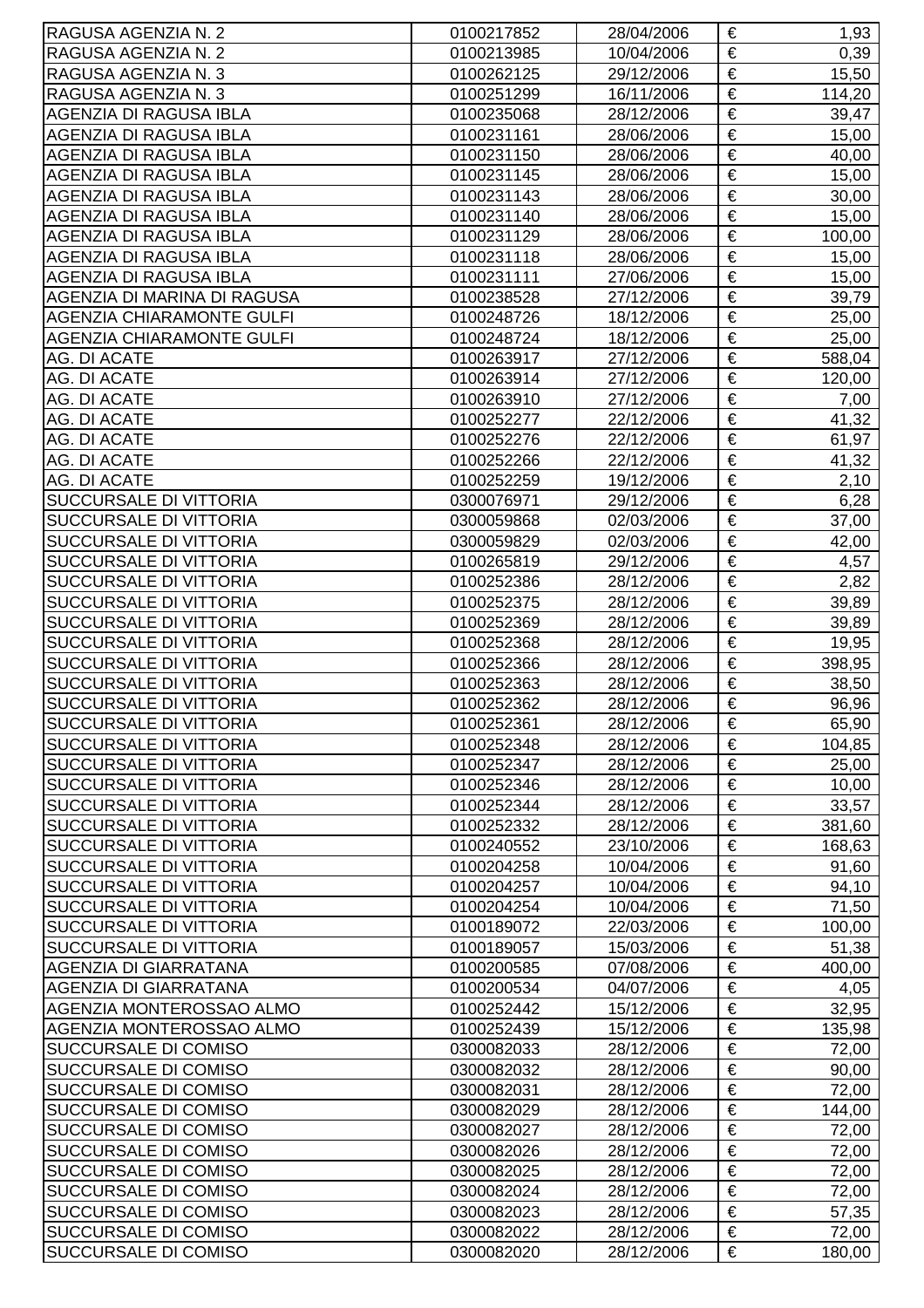| SUCCURSALE DI COMISO                         | 0300082019               | 28/12/2006               | €                     | 90,00           |
|----------------------------------------------|--------------------------|--------------------------|-----------------------|-----------------|
| SUCCURSALE DI COMISO                         | 0300082018               | 28/12/2006               | €                     | 90,00           |
| SUCCURSALE DI COMISO                         | 0300082017               | 28/12/2006               | €                     | 72,00           |
| SUCCURSALE DI COMISO                         | 0300082015               | 28/12/2006               | €                     | 72,00           |
| SUCCURSALE DI COMISO                         | 0300082014               | 28/12/2006               | €                     | 90,00           |
| SUCCURSALE DI COMISO                         | 0300082013               | 28/12/2006               | €                     | 72,00           |
| SUCCURSALE DI COMISO                         | 0300082012               | 28/12/2006               | €                     | 90,00           |
| SUCCURSALE DI COMISO                         | 0300082011               | 28/12/2006               | €                     | 40,00           |
| SUCCURSALE DI COMISO                         | 0300082007               | 28/12/2006               | €                     | 72,00           |
| SUCCURSALE DI COMISO                         | 0300082006               | 28/12/2006               | €                     | 90,00           |
| SUCCURSALE DI COMISO                         | 0300082005               | 28/12/2006               | €                     | 90,00           |
| SUCCURSALE DI COMISO                         | 0300082004               | 28/12/2006               | €                     | 72,00           |
| SUCCURSALE DI COMISO                         | 0300082003               | 28/12/2006               | €                     | 90,00           |
| SUCCURSALE DI COMISO                         | 0300082002               | 28/12/2006               | €                     | 90,00           |
| SUCCURSALE DI COMISO                         | 0300082000               | 28/12/2006               | €                     | 90,00           |
| SUCCURSALE DI COMISO                         | 0300081998               | 28/12/2006               | $\overline{\epsilon}$ | 156,35          |
| SUCCURSALE DI COMISO                         | 0300081995               | 28/12/2006               | €                     | 83,60           |
| SUCCURSALE DI COMISO                         | 0300081993               | 28/12/2006               | €                     | 90,00           |
| SUCCURSALE DI COMISO                         | 0300081992               | 28/12/2006               | €                     | 72,00           |
| SUCCURSALE DI COMISO                         | 0300081990               | 28/12/2006               | €                     | 90,00           |
| SUCCURSALE DI COMISO                         | 0300081989               | 28/12/2006               | €                     | 90,00           |
| SUCCURSALE DI COMISO                         | 0300081988               | 28/12/2006               | €                     | 72,00           |
| SUCCURSALE DI COMISO                         | 0300081987               | 28/12/2006               | €                     | 72,00           |
| SUCCURSALE DI COMISO                         | 0300081986               | 28/12/2006               | €                     | 90,00           |
| SUCCURSALE DI COMISO                         | 0300081984               | 28/12/2006               | €                     | 72,00           |
| SUCCURSALE DI COMISO                         | 0300081982               | 28/12/2006               | €                     | 90,00           |
| SUCCURSALE DI COMISO                         | 0300081979               | 28/12/2006               | $\overline{\epsilon}$ | 72,00           |
| SUCCURSALE DI COMISO                         | 0300081978               | 28/12/2006               | €                     | 72,00           |
| SUCCURSALE DI COMISO                         | 0300081977               | 28/12/2006               | €                     | 90,00           |
| SUCCURSALE DI COMISO                         | 0300081976               | 28/12/2006               | €                     | 90,00           |
| SUCCURSALE DI COMISO                         | 0300081975               | 28/12/2006               | €<br>€                | 319,11          |
| SUCCURSALE DI COMISO<br>SUCCURSALE DI COMISO | 0300081974<br>0300081972 | 28/12/2006<br>28/12/2006 | €                     | 157,25<br>90,00 |
| SUCCURSALE DI COMISO                         | 0300081971               | 28/12/2006               | €                     | 13,20           |
| SUCCURSALE DI COMISO                         | 0300081965               | 28/12/2006               | €                     | 72,00           |
| SUCCURSALE DI COMISO                         | 0300081964               | 28/12/2006               | €                     | 72,00           |
| SUCCURSALE DI COMISO                         | 0300081962               | 28/12/2006               | €                     | 72,00           |
| SUCCURSALE DI COMISO                         | 0300081958               | 28/12/2006               | €                     | 72,00           |
| SUCCURSALE DI COMISO                         | 0300081957               | 28/12/2006               | €                     | 72,00           |
| SUCCURSALE DI COMISO                         | 0300081954               | 28/12/2006               | €                     | 34,35           |
| SUCCURSALE DI COMISO                         | 0300081953               | 28/12/2006               | €                     | 144,00          |
| SUCCURSALE DI COMISO                         | 0300081952               | 28/12/2006               | €                     | 143,17          |
| SUCCURSALE DI COMISO                         | 0300081951               | 28/12/2006               | $\overline{\epsilon}$ | 72,00           |
| SUCCURSALE DI COMISO                         | 0300081950               | 28/12/2006               | €                     | 72,00           |
| SUCCURSALE DI COMISO                         | 0300081949               | 28/12/2006               | €                     | 90,00           |
| SUCCURSALE DI COMISO                         | 0300081948               | 28/12/2006               | €                     | 24,70           |
| SUCCURSALE DI COMISO                         | 0300081946               | 28/12/2006               | €                     | 72,00           |
| SUCCURSALE DI COMISO                         | 0300081945               | 28/12/2006               | €                     | 90,00           |
| SUCCURSALE DI COMISO                         | 0300081942               | 28/12/2006               | €                     | 90,00           |
| SUCCURSALE DI COMISO                         | 0300081941               | 28/12/2006               | €                     | 90,00           |
| SUCCURSALE DI COMISO                         | 0300081940               | 28/12/2006               | €                     | 72,00           |
| SUCCURSALE DI COMISO                         | 0300081939               | 28/12/2006               | €                     | 90,00           |
| SUCCURSALE DI COMISO                         | 0300081938               | 28/12/2006               | €                     | 90,00           |
| SUCCURSALE DI COMISO                         | 0300081933               | 28/12/2006               | $\overline{\epsilon}$ | 90,00           |
| SUCCURSALE DI COMISO                         | 0300081931               | 28/12/2006               | €                     | 72,00           |
| SUCCURSALE DI COMISO                         | 0300081930               | 28/12/2006               | €<br>€                | 90,00           |
| SUCCURSALE DI COMISO<br>SUCCURSALE DI COMISO | 0300081929<br>0300081926 | 28/12/2006<br>28/12/2006 | €                     | 39,25<br>72,00  |
| SUCCURSALE DI COMISO                         | 0300081925               | 28/12/2006               | €                     | 72,00           |
| SUCCURSALE DI COMISO                         | 0300081924               | 28/12/2006               | €                     | 90,00           |
| SUCCURSALE DI COMISO                         | 0300081923               | 28/12/2006               | $\in$                 | 90,00           |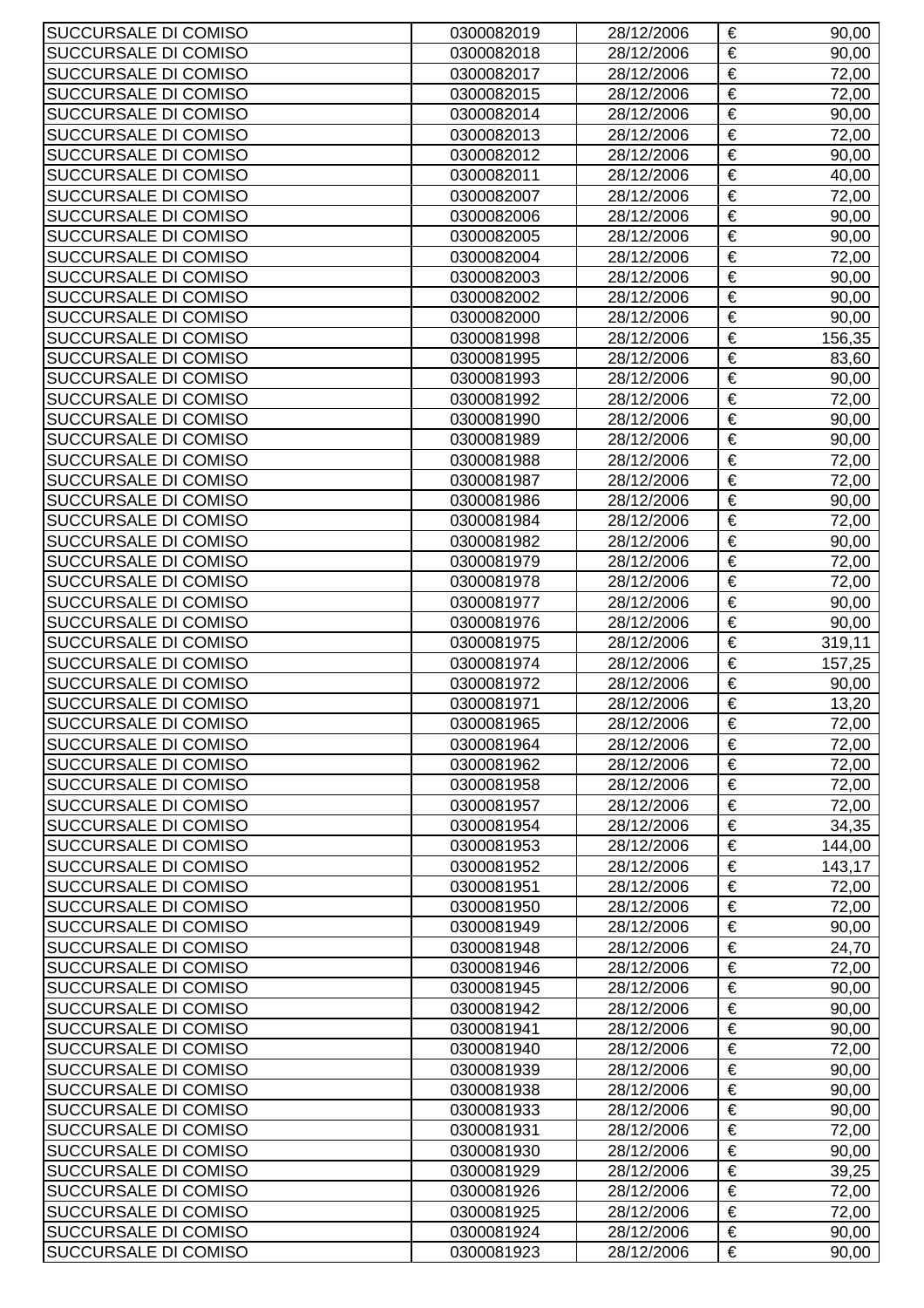| SUCCURSALE DI COMISO                         | 0300081922               | 28/12/2006               | €                     | 72,00           |
|----------------------------------------------|--------------------------|--------------------------|-----------------------|-----------------|
| SUCCURSALE DI COMISO                         | 0300081921               | 28/12/2006               | €                     | 72,00           |
| SUCCURSALE DI COMISO                         | 0300081920               | 28/12/2006               | €                     | 90,00           |
| SUCCURSALE DI COMISO                         | 0300081919               | 28/12/2006               | €                     | 72,00           |
| SUCCURSALE DI COMISO                         | 0300081918               | 28/12/2006               | €                     | 72,00           |
| SUCCURSALE DI COMISO                         | 0300081916               | 28/12/2006               | €                     | 72,00           |
| SUCCURSALE DI COMISO                         | 0300081915               | 28/12/2006               | €                     | 28,00           |
| SUCCURSALE DI COMISO                         | 0300081914               | 28/12/2006               | €                     | 90,00           |
| SUCCURSALE DI COMISO                         | 0300081913               | 28/12/2006               | €                     | 72,00           |
| SUCCURSALE DI COMISO                         | 0300081912               | 28/12/2006               | €                     | 90,00           |
| SUCCURSALE DI COMISO                         | 0300081911               | 28/12/2006               | €                     | 72,00           |
| SUCCURSALE DI COMISO                         | 0300081910               | 28/12/2006               | €                     | 386,10          |
| SUCCURSALE DI COMISO                         | 0300081909               | 28/12/2006               | €                     | 90,00           |
| SUCCURSALE DI COMISO                         | 0300081907               | 28/12/2006               | €                     | 72,00           |
| SUCCURSALE DI COMISO                         | 0300081906               | 28/12/2006               | €                     | 72,00           |
| SUCCURSALE DI COMISO                         | 0300081905               | 28/12/2006               | $\overline{\epsilon}$ | 72,00           |
| SUCCURSALE DI COMISO                         | 0300081904               | 28/12/2006               | €                     | 144,00          |
| SUCCURSALE DI COMISO                         | 0300081903               | 28/12/2006               | €                     | 72,00           |
| SUCCURSALE DI COMISO                         | 0300081902               | 28/12/2006               | €                     | 144,00          |
| SUCCURSALE DI COMISO                         | 0300081901               | 28/12/2006               | €                     | 72,00           |
| SUCCURSALE DI COMISO                         | 0300081900               | 28/12/2006               | €                     | 90,00           |
| SUCCURSALE DI COMISO                         | 0300081899               | 28/12/2006               | €                     | 59,90           |
| SUCCURSALE DI COMISO                         | 0300081898               | 28/12/2006               | €                     | 90,00           |
| SUCCURSALE DI COMISO                         | 0300081897               | 28/12/2006               | €                     | 72,00           |
| SUCCURSALE DI COMISO                         | 0300081896               | 28/12/2006               | €                     | 72,00           |
| SUCCURSALE DI COMISO                         | 0300081895               | 28/12/2006               | €                     | 90,00           |
| SUCCURSALE DI COMISO                         | 0300081894               | 28/12/2006               | €                     | 72,00           |
| SUCCURSALE DI COMISO                         | 0300081893               | 28/12/2006               | €                     | 90,00           |
| SUCCURSALE DI COMISO                         | 0300081892               | 28/12/2006               | €                     | 90,00           |
| SUCCURSALE DI COMISO                         | 0300081891               | 28/12/2006               | €                     | 144,00          |
| SUCCURSALE DI COMISO                         | 0300081890               | 28/12/2006               | €<br>€                | 44,00           |
| SUCCURSALE DI COMISO<br>SUCCURSALE DI COMISO | 0300081889<br>0300081888 | 28/12/2006<br>28/12/2006 | €                     | 72,00<br>144,00 |
| SUCCURSALE DI COMISO                         | 0300081886               | 28/12/2006               | €                     | 72,00           |
| SUCCURSALE DI COMISO                         | 0300081883               | 28/12/2006               | €                     | 90,00           |
| SUCCURSALE DI COMISO                         | 0300081882               | 28/12/2006               | €                     | 72,00           |
| SUCCURSALE DI COMISO                         | 0300081881               | 28/12/2006               | €                     | 90,00           |
| SUCCURSALE DI COMISO                         | 0300081879               | 28/12/2006               | €                     | 72,00           |
| SUCCURSALE DI COMISO                         | 0300081878               | 28/12/2006               | €                     | 72,00           |
| SUCCURSALE DI COMISO                         | 0300081877               | 28/12/2006               | €                     | 72,00           |
| SUCCURSALE DI COMISO                         | 0300081876               | 28/12/2006               | €                     | 29,45           |
| SUCCURSALE DI COMISO                         | 0300081875               | 28/12/2006               | €                     | 144,00          |
| SUCCURSALE DI COMISO                         | 0300081874               | 28/12/2006               | $\overline{\epsilon}$ | 90,00           |
| SUCCURSALE DI COMISO                         | 0300081873               | 28/12/2006               | €                     | 72,00           |
| SUCCURSALE DI COMISO                         | 0300081871               | 28/12/2006               | €                     | 72,00           |
| SUCCURSALE DI COMISO                         | 0300081870               | 28/12/2006               | €                     | 55,50           |
| SUCCURSALE DI COMISO                         | 0300081869               | 28/12/2006               | €                     | 144,00          |
| SUCCURSALE DI COMISO                         | 0300081868               | 28/12/2006               | €                     | 90,00           |
| SUCCURSALE DI COMISO                         | 0300081867               | 28/12/2006               | €                     | 72,00           |
| SUCCURSALE DI COMISO                         | 0300081866               | 28/12/2006               | €                     | 72,00           |
| SUCCURSALE DI COMISO                         | 0300081865               | 28/12/2006               | €                     | 90,00           |
| SUCCURSALE DI COMISO                         | 0300081864               | 28/12/2006               | €                     | 72,00           |
| SUCCURSALE DI COMISO                         | 0300081863               | 28/12/2006               | €                     | 72,00           |
| SUCCURSALE DI COMISO                         | 0300081861               | 28/12/2006               | $\overline{\epsilon}$ | 90,00           |
| SUCCURSALE DI COMISO                         | 0300081860               | 28/12/2006               | €                     | 90,00           |
| SUCCURSALE DI COMISO                         | 0300081858               | 28/12/2006               | €                     | 72,00           |
| SUCCURSALE DI COMISO                         | 0300081856               | 28/12/2006               | €                     | 90,00           |
| SUCCURSALE DI COMISO                         | 0300081854               | 28/12/2006               | €                     | 24,75           |
| SUCCURSALE DI COMISO                         | 0300076953               | 29/12/2006               | €<br>€                | 90,00           |
| SUCCURSALE DI COMISO<br>SUCCURSALE DI COMISO | 0300076944<br>0300076941 | 29/12/2006<br>29/12/2006 | €                     | 90,00<br>90,00  |
|                                              |                          |                          |                       |                 |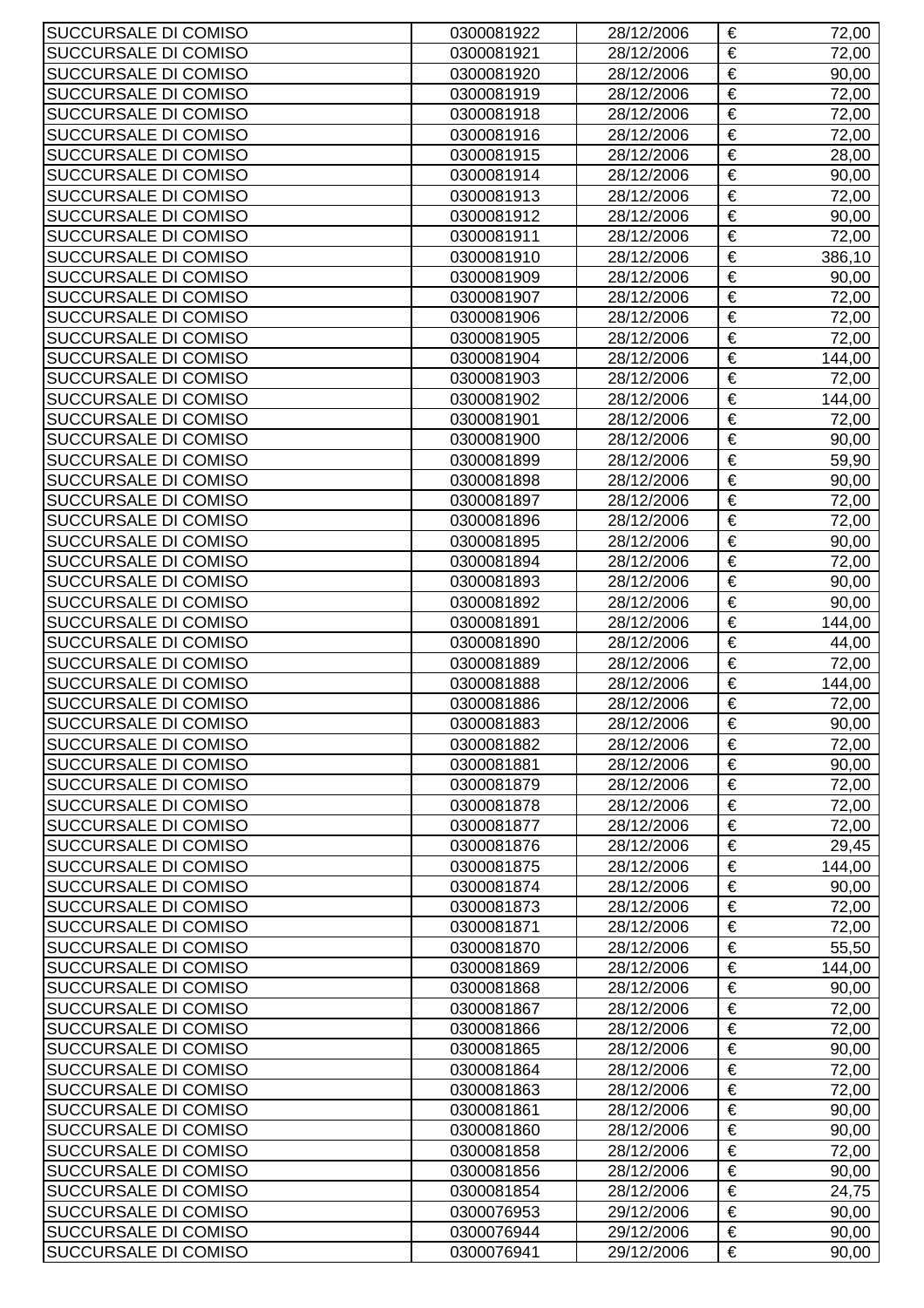| SUCCURSALE DI COMISO               | 0300076940 | 29/12/2006 | €                     | 72,00    |
|------------------------------------|------------|------------|-----------------------|----------|
| SUCCURSALE DI COMISO               | 0300076938 | 29/12/2006 | €                     | 41,85    |
| SUCCURSALE DI COMISO               | 0300076937 | 29/12/2006 | €                     | 80,00    |
| SUCCURSALE DI COMISO               | 0300076936 | 29/12/2006 | €                     | 30,50    |
| SUCCURSALE DI COMISO               | 0300076935 | 29/12/2006 | $\overline{\epsilon}$ | 31,25    |
| SUCCURSALE DI COMISO               | 0300076929 | 29/12/2006 | €                     | 20,00    |
| SUCCURSALE DI COMISO               | 0300076923 | 29/12/2006 | $\overline{\epsilon}$ | 72,00    |
| SUCCURSALE DI COMISO               | 0300076921 | 29/12/2006 | €                     | 72,00    |
| SUCCURSALE DI COMISO               | 0300076920 | 29/12/2006 | €                     | 39,80    |
| SUCCURSALE DI COMISO               | 0100194781 | 24/03/2006 | €                     | 18,00    |
| COMISO AGENZIA N. 1                | 0100204997 | 14/06/2006 | €                     | 81,67    |
| COMISO AGENZIA N. 1                | 0100204995 | 14/06/2006 | €                     | 81,67    |
| <b>COMISO AGENZIA N. 1</b>         | 0100204913 | 22/03/2006 | €                     | 708,23   |
| COMISO AGENZIA N. 1                | 0100204912 | 22/03/2006 | €                     | 408,23   |
| COMISO AGENZIA N. 1                | 0100172233 | 14/06/2006 | €                     | 81,67    |
| COMISO AGENZIA N. 1                | 0100172218 | 14/06/2006 | $\overline{\epsilon}$ | 81,67    |
| COMISO AGENZIA N. 1                | 0100172213 | 14/06/2006 | €                     | 81,67    |
| COMISO AGENZIA N. 1                | 0100172210 | 14/06/2006 | $\overline{\epsilon}$ | 81,67    |
| COMISO AGENZIA N. 1                | 0100172201 | 14/06/2006 | €                     | 81,67    |
| <b>AGENZIA DI PEDALINO</b>         | 0100233323 | 31/10/2006 | €                     | 50,00    |
| <b>AGENZIA DI PEDALINO</b>         | 0100202603 | 03/03/2006 | €                     | 50,00    |
| SUCCURSALE DI SANTA CROCE CAMERINA | 0100246145 | 28/12/2006 | €                     | 37,00    |
| SUCCURSALE DI SANTA CROCE CAMERINA | 0100246132 | 28/12/2006 | €                     | 80,56    |
| SUCCURSALE DI SANTA CROCE CAMERINA | 0100224986 | 03/08/2006 | €                     | 15,00    |
| SUCCURSALE DI SANTA CROCE CAMERINA | 0100224981 | 03/08/2006 | €                     | 15,00    |
| SUCCURSALE DI SANTA CROCE CAMERINA | 0100224970 | 03/08/2006 | €                     | 15,00    |
| SUCCURSALE DI SANTA CROCE CAMERINA | 0100224965 | 03/08/2006 | $\overline{\epsilon}$ | 15,00    |
| SUCCURSALE DI SANTA CROCE CAMERINA | 0100224949 | 03/08/2006 | €                     | 15,00    |
| SUCCURSALE DI SANTA CROCE CAMERINA | 0100224937 | 03/08/2006 | €                     | 15,00    |
| SUCCURSALE DI SANTA CROCE CAMERINA | 0100224931 | 03/08/2006 | €                     | 15,00    |
| SUCCURSALE DI SANTA CROCE CAMERINA | 0100224929 | 03/08/2006 | €                     | 15,00    |
| SUCCURSALE DI SANTA CROCE CAMERINA | 0100199797 | 10/02/2006 | €                     | 9,61     |
| SUCCURSALE DI SANTA CROCE CAMERINA | 0100199785 | 10/02/2006 | €                     | 9,61     |
| SUCCURSALE DI SANTA CROCE CAMERINA | 0100199721 | 04/07/2006 | €                     | 19,57    |
| SUCCURSALE DI SANTA CROCE CAMERINA | 0100199559 | 10/02/2006 | €                     | 9,00     |
| SUCCURSALE DI SANTA CROCE CAMERINA | 0100199537 | 10/02/2006 | €                     | 9,00     |
| SUCCURSALE DI SANTA CROCE CAMERINA | 0100199529 | 10/02/2006 | €                     | 9,00     |
| SUCCURSALE DI MODICA               | 0500120361 | 08/02/2006 | €                     | 2.000,00 |
| SUCCURSALE DI MODICA               | 0100235181 | 09/11/2006 | €                     | 137,00   |
| SUCCURSALE DI MODICA               | 0100235180 | 09/11/2006 | €                     | 342,00   |
| SUCCURSALE DI MODICA               | 0100235179 | 09/11/2006 | €                     | 510,00   |
| SUCCURSALE DI MODICA               | 0100235178 | 09/11/2006 | €                     | 480,00   |
| SUCCURSALE DI MODICA               | 0100235161 | 27/10/2006 | $\overline{\epsilon}$ | 218,86   |
| SUCCURSALE DI MODICA               | 0100235159 | 27/10/2006 | €                     | 4,85     |
| SUCCURSALE DI MODICA               | 0100214019 | 10/07/2006 | €                     | 11,58    |
| SUCCURSALE DI MODICA               | 0100214017 | 10/07/2006 | €                     | 27,49    |
| SUCCURSALE DI MODICA               | 0100214003 | 30/06/2006 | €                     | 3,87     |
| SUCCURSALE DI MODICA               | 0100210387 | 15/06/2006 | €                     | 4,64     |
| SUCCURSALE DI MODICA               | 0100210379 | 15/06/2006 | €                     | 2,67     |
| SUCCURSALE DI MODICA               | 0100190682 | 12/05/2006 | €                     | 628,00   |
| SUCCURSALE DI MODICA               | 0100190621 | 14/03/2006 | €                     | 628,00   |
| AGENZIA DI MODICA SACRO CUORE      | 0100262389 | 28/12/2006 | €                     | 4,44     |
| AGENZIA DI MODICA SACRO CUORE      | 0100262388 | 28/12/2006 | €                     | 13,55    |
| AGENZIA DI MODICA SACRO CUORE      | 0100262358 | 28/12/2006 | $\overline{\epsilon}$ | 111,36   |
| AGENZIA DI MODICA SACRO CUORE      | 0100262332 | 28/12/2006 | €                     | 0,89     |
| AGENZIA DI MODICA SACRO CUORE      | 0100252630 | 04/12/2006 | €                     | 11,15    |
| AGENZIA DI MODICA SACRO CUORE      | 0100238829 | 04/10/2006 | €                     | 308,00   |
| AGENZIA DI MODICA SACRO CUORE      | 0100216330 | 27/06/2006 | €                     | 1.000,00 |
| AGENZIA DI MODICA SACRO CUORE      | 0100216329 | 27/06/2006 | €                     | 1.000,00 |
| AGENZIA DI MODICA SACRO CUORE      | 0100216328 | 27/06/2006 | €                     | 1.000,00 |
| AGENZIA DI MODICA SACRO CUORE      | 0100216325 | 27/06/2006 | €                     | 1.000,00 |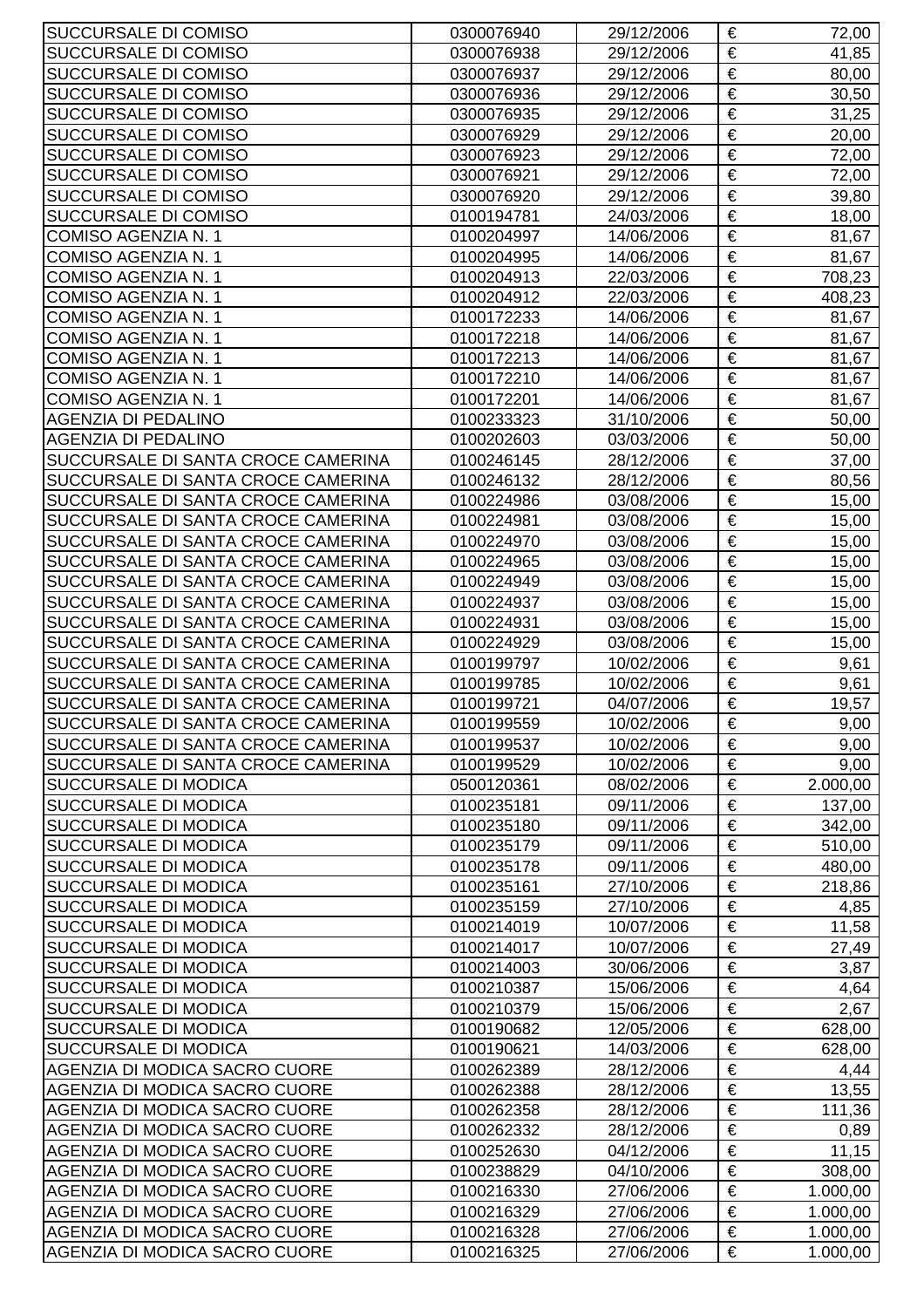| AGENZIA DI MODICA SACRO CUORE | 0100216324               | 27/06/2006 | €                     | 1.000,00     |
|-------------------------------|--------------------------|------------|-----------------------|--------------|
| AGENZIA DI MODICA SACRO CUORE | 0100216313               | 26/06/2006 | €                     | 0,96         |
| AGENZIA DI MODICA SACRO CUORE | 0100216302               | 26/06/2006 | €                     | 2,38         |
| AGENZIA DI MODICA SACRO CUORE | 0100216295               | 23/06/2006 | €                     | 1.000,00     |
| <b>AGENZIA DI FRIGINTINI</b>  | 0500143061               | 31/10/2006 | $\overline{\epsilon}$ | 5.000,00     |
| <b>AGENZIA DI FRIGINTINI</b>  | 0100235350               | 06/11/2006 | €                     | 3,57         |
| SUCCURSALE DI SCICLI          | 0500120616               | 09/03/2006 | €                     | 1.517,09     |
| SUCCURSALE DI SCICLI          | 0500120615               | 09/03/2006 | €                     | 5.000,00     |
| SUCCURSALE DI SCICLI          | 0500120614               | 09/03/2006 | €                     | 5.000,00     |
| SUCCURSALE DI SCICLI          | 0500120613               | 09/03/2006 | €                     | 5.000,00     |
| SUCCURSALE DI SCICLI          | 0500120612               | 09/03/2006 | €                     | 5.000,00     |
| SUCCURSALE DI SCICLI          | 0500120611               | 09/03/2006 | €                     | 5.000,00     |
| SUCCURSALE DI SCICLI          | 0500120610               | 09/03/2006 | €                     | 1.670,66     |
| SUCCURSALE DI SCICLI          | 0100249756               | 30/11/2006 | €                     | 17,28        |
| SUCCURSALE DI SCICLI          | 0100249720               | 20/11/2006 | €                     | 16,09        |
| SUCCURSALE DI SCICLI          | 0100238956               | 29/09/2006 | $\overline{\epsilon}$ | 208,80       |
| SUCCURSALE DI SCICLI          | 0100226961               | 20/09/2006 | €                     | 420,18       |
| SUCCURSALE DI SCICLI          | 0100220481               | 27/06/2006 | €                     | 22,24        |
| <b>SUCCURSALE DI SCICLI</b>   | 0100199882               | 24/03/2006 | €                     | 200,00       |
| <b>AGENZIA DI DONNALUCATA</b> | 0100244591               | 29/12/2006 | €                     | 1,77         |
| <b>AGENZIA DI DONNALUCATA</b> | 0100244572               | 28/12/2006 | €                     | 1,77         |
| <b>AGENZIA DI DONNALUCATA</b> | 0100244569               | 28/12/2006 | €                     | 3,54         |
| <b>AGENZIA DI DONNALUCATA</b> | 0100244568               | 28/12/2006 | €                     | 0,89         |
| AGENZIA DI DONNALUCATA        | 0100224221               | 11/07/2006 | €                     | 30,00        |
| <b>AGENZIA DI DONNALUCATA</b> | 0100224220               | 11/07/2006 | €                     | 47,31        |
| AGENZIA DI DONNALUCATA        | 0100187898               | 18/04/2006 | €                     | 55,00        |
| <b>AGENZIA DI DONNALUCATA</b> | 0100187865               | 26/01/2006 | $\overline{\epsilon}$ | 150,00       |
| SUCCURSALE DI POZZALLO        | 0100233406               | 09/08/2006 | €                     | 21,34        |
| SUCCURSALE DI POZZALLO        | 0100220600               | 09/08/2006 | €                     | 3,87         |
| <b>AGENZIA DI ISPICA</b>      | 0100254268               | 17/11/2006 | €                     | 2,38         |
| <b>AGENZIA DI ISPICA</b>      | 0100254264               | 17/11/2006 | €                     | 3,86         |
| <b>AGENZIA DI ISPICA</b>      | 0100254258               | 17/11/2006 | €                     | 1,05         |
| <b>AGENZIA DI ISPICA</b>      | 0100252992               | 19/12/2006 | $\overline{\epsilon}$ | 1,93         |
| <b>AGENZIA DI ISPICA</b>      | 0100244107               | 29/08/2006 | €                     | 55,68        |
| <b>AGENZIA DI ISPICA</b>      | 0100244019               | 29/08/2006 | €                     | 17,12        |
| <b>AGENZIA DI ISPICA</b>      | 0100233532               | 04/08/2006 | €                     | 9,67         |
| <b>AGENZIA DI ISPICA</b>      | 0100211813               | 03/04/2006 | €                     | 500,00       |
| <b>AGENZIA DI SCOGLITTI</b>   | 0100228775               | 10/11/2006 | €                     | 63,54        |
| <b>AGENZIA DI SCOGLITTI</b>   | 0100228701               | 17/08/2006 | €                     | 20,34        |
| <b>AGENZIA DI SCOGLITTI</b>   | 0100214387               | 21/07/2006 | €                     | 39,33        |
| <b>AGENZIA DI SCOGLITTI</b>   | 0100186122               | 02/03/2006 | €                     | 21,94        |
| <b>AGENZIA DI SCOGLITTI</b>   | 0100186103               | 08/02/2006 | €                     | 41,85        |
| <b>AGENZIA DI ROSOLINI</b>    | 0300061763               | 04/05/2006 | €                     | 26,40        |
| <b>AGENZIA DI ROSOLINI</b>    | 0300061383               | 14/04/2006 | €                     | 8,94         |
| <b>AGENZIA DI ROSOLINI</b>    | 0100244753               | 05/09/2006 | $\overline{\epsilon}$ | 2,04         |
| <b>AGENZIA DI ROSOLINI</b>    | 0100213534               | 09/05/2006 | €                     | 25,05        |
| <b>AGENZIA DI FRANCOFONTE</b> | 0100256931               | 13/11/2006 | €                     | 38,62        |
| <b>AGENZIA DI FRANCOFONTE</b> | 0100256930               | 13/11/2006 | €                     | 3,55         |
| <b>AGENZIA DI FRANCOFONTE</b> | 0100256929               | 13/11/2006 | €                     | 11,56        |
| <b>AGENZIA DI FRANCOFONTE</b> | 0100256928               | 13/11/2006 | €                     | 2,67         |
| <b>AGENZIA DI FRANCOFONTE</b> |                          | 13/11/2006 | €                     |              |
| <b>AGENZIA DI FRANCOFONTE</b> | 0100256927<br>0100256926 | 13/11/2006 | €                     | 2,67<br>4,84 |
| <b>AGENZIA DI FRANCOFONTE</b> | 0100256925               | 13/11/2006 | €                     |              |
|                               |                          |            | €                     | 3,55         |
| <b>AGENZIA DI FRANCOFONTE</b> | 0100256924               | 13/11/2006 | €                     | 13,03        |
| <b>AGENZIA DI FRANCOFONTE</b> | 0100256922               | 13/11/2006 | €                     | 1,51         |
| <b>AGENZIA DI FRANCOFONTE</b> | 0100256921               | 13/11/2006 | €                     | 12,24        |
| <b>AGENZIA DI FRANCOFONTE</b> | 0100256920               | 13/11/2006 |                       | 9,66         |
| <b>AGENZIA DI FRANCOFONTE</b> | 0100256919               | 13/11/2006 | €                     | 4,46         |
| <b>AGENZIA DI FRANCOFONTE</b> | 0100256918               | 13/11/2006 | €<br>€                | 3,55         |
| <b>AGENZIA DI FRANCOFONTE</b> | 0100256917               | 13/11/2006 |                       | 33,80        |
| <b>AGENZIA DI FRANCOFONTE</b> | 0100256915               | 13/11/2006 | €                     | 7,12         |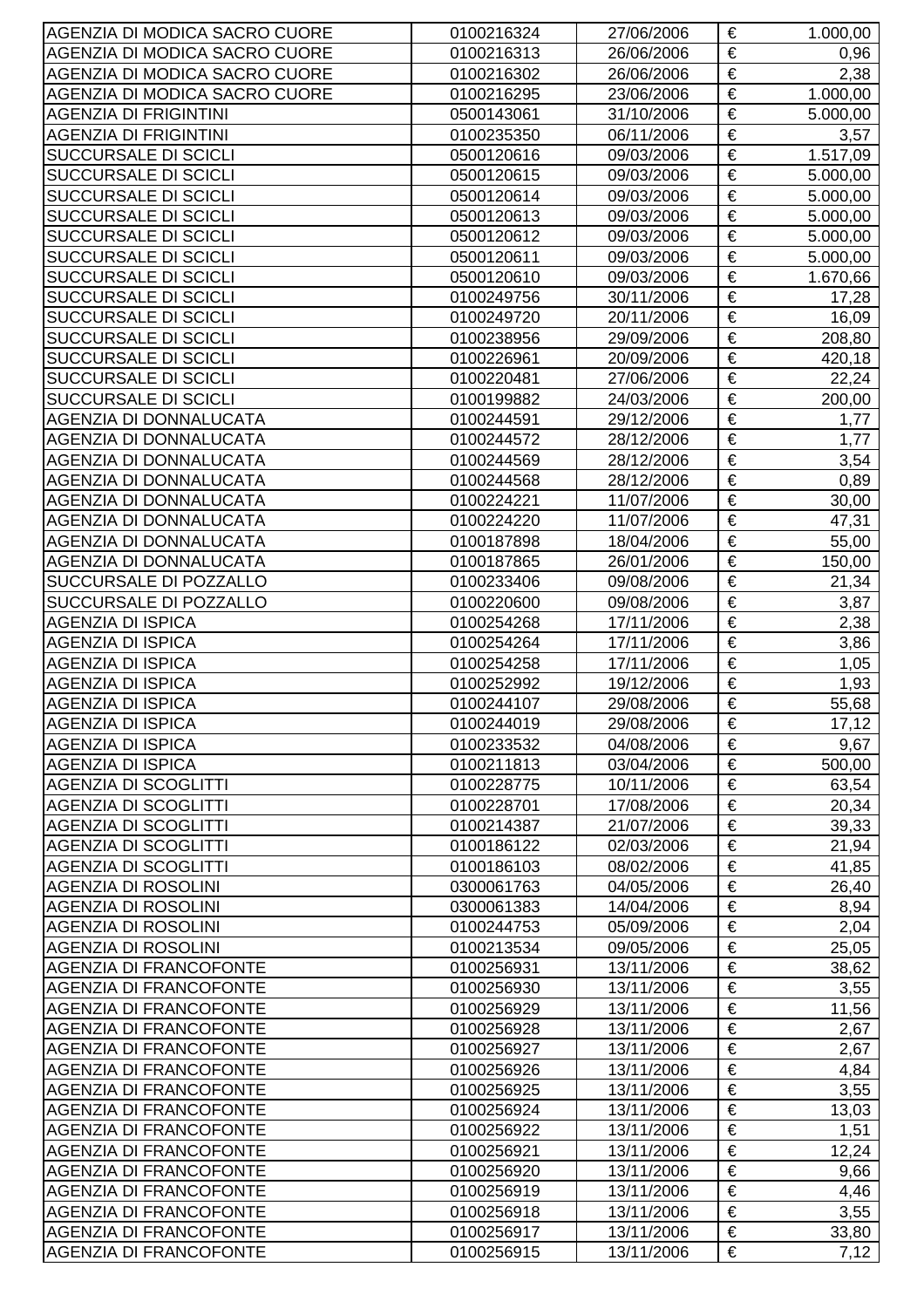| <b>AGENZIA DI FRANCOFONTE</b> | 0100256914 | 13/11/2006 | € | 1,78     |
|-------------------------------|------------|------------|---|----------|
| <b>AGENZIA DI FRANCOFONTE</b> | 0100256913 | 13/11/2006 | € | 3,55     |
| <b>AGENZIA DI FRANCOFONTE</b> | 0100256912 | 13/11/2006 | € | 1,78     |
| <b>AGENZIA DI FRANCOFONTE</b> | 0100256911 | 13/11/2006 | € | 0,89     |
| <b>AGENZIA DI FRANCOFONTE</b> | 0100249980 | 27/12/2006 | € | 34,25    |
| <b>AGENZIA DI FRANCOFONTE</b> | 0100249962 | 20/12/2006 | € | 45,23    |
| <b>AGENZIA DI FRANCOFONTE</b> | 0100249953 | 20/12/2006 | € | 117,55   |
| <b>AGENZIA DI FRANCOFONTE</b> | 0100235523 | 09/10/2006 | € | 9,79     |
| <b>AGENZIA DI FRANCOFONTE</b> | 0100235522 | 09/10/2006 | € | 1,78     |
| <b>AGENZIA DI CARLENTINI</b>  | 0500120815 | 31/03/2006 | € | 2.000,00 |
| <b>AGENZIA DI CARLENTINI</b>  | 0100237809 | 16/10/2006 | € | 2,95     |
| <b>AGENZIA DI CARLENTINI</b>  | 0100218347 | 27/06/2006 | € | 29,95    |
| <b>AGENZIA DI CARLENTINI</b>  | 0100218345 | 27/06/2006 | € | 48,00    |
| <b>AGENZIA DI CARLENTINI</b>  | 0100218328 | 12/06/2006 | € | 42,87    |
| <b>AGENZIA DI CARLENTINI</b>  | 0100208545 | 20/04/2006 | € | 46,42    |
| <b>AGENZIA DI CARLENTINI</b>  | 0100195633 | 10/02/2006 | € | 380,00   |
| <b>AGENZIA DI PACHINO</b>     | 0300065999 | 14/06/2006 | € | 2,67     |
| <b>AGENZIA DI PACHINO</b>     | 0300065997 | 14/06/2006 | € | 1,78     |
| <b>AGENZIA DI PACHINO</b>     | 0300065956 | 14/06/2006 | € | 1,93     |
| <b>AGENZIA DI PACHINO</b>     | 0300061212 | 07/04/2006 | € | 9,79     |
| <b>AGENZIA DI PACHINO</b>     | 0300061206 | 07/04/2006 | € | 85,41    |
| <b>AGENZIA DI PACHINO</b>     | 0300061121 | 31/03/2006 | € | 6,22     |
| <b>AGENZIA DI PACHINO</b>     | 0300061111 | 31/03/2006 | € | 4,46     |
| <b>AGENZIA DI PACHINO</b>     | 0300061109 | 31/03/2006 | € | 4,84     |
| <b>AGENZIA DI PACHINO</b>     | 0300061095 | 31/03/2006 | € | 60,96    |
| <b>AGENZIA DI PACHINO</b>     | 0100257083 | 27/12/2006 | € | 80,05    |
| <b>AGENZIA DI PACHINO</b>     | 0100257067 | 19/12/2006 | € | 1,47     |
| <b>AGENZIA DI PACHINO</b>     | 0100257066 | 19/12/2006 | € | 1,82     |
| <b>AGENZIA DI PACHINO</b>     | 0100257063 | 19/12/2006 | € | 2,74     |
| <b>AGENZIA DI PACHINO</b>     | 0100257060 | 19/12/2006 | € | 1,83     |
| <b>AGENZIA DI PACHINO</b>     | 0100244855 | 20/09/2006 | € | 7,10     |
| <b>AGENZIA DI PACHINO</b>     | 0100244853 | 20/09/2006 | € | 12,23    |
| <b>AGENZIA DI PACHINO</b>     | 0100244850 | 20/09/2006 | € | 6,32     |
| <b>AGENZIA DI PACHINO</b>     | 0100235625 | 02/08/2006 | € | 25,00    |
| <b>AGENZIA DI PACHINO</b>     | 0100227371 | 13/07/2006 | € | 120,12   |
| <b>AGENZIA DI PACHINO</b>     | 0100220977 | 20/06/2006 | € | 90,00    |
| <b>AGENZIA DI PACHINO</b>     | 0100220976 | 20/06/2006 | € | 74,24    |
| <b>AGENZIA DI PACHINO</b>     | 0100209674 | 11/04/2006 | € | 32,83    |
| <b>AGENZIA DI PACHINO</b>     | 0100209673 | 11/04/2006 | € | 1,29     |
| AGENZIA DI PACHINO            | 0100209663 | 11/04/2006 | € | 3,23     |
| <b>AGENZIA DI PACHINO</b>     | 0100197317 | 30/01/2006 | € | 82,70    |
| <b>SUCCURSALE DI SIRACUSA</b> | 0500122748 | 23/05/2006 | € | 5.000,00 |
| <b>SUCCURSALE DI SIRACUSA</b> | 0500122747 | 23/05/2006 | € | 5.000,00 |
| <b>SUCCURSALE DI SIRACUSA</b> | 0500122746 | 23/05/2006 | € | 5.000,00 |
| <b>SUCCURSALE DI SIRACUSA</b> | 0300068743 | 06/09/2006 | € | 1,72     |
| <b>SUCCURSALE DI SIRACUSA</b> | 0300068736 | 06/09/2006 | € | 0,85     |
| <b>SUCCURSALE DI SIRACUSA</b> | 0300068735 | 06/09/2006 | € | 0,39     |
| <b>SUCCURSALE DI SIRACUSA</b> | 0300068734 | 06/09/2006 | € | 0,79     |
| <b>SUCCURSALE DI SIRACUSA</b> | 0300068731 | 06/09/2006 | € | 0,80     |
| <b>SUCCURSALE DI SIRACUSA</b> | 0300068730 | 06/09/2006 | € | 0,39     |
| <b>SUCCURSALE DI SIRACUSA</b> | 0300068725 | 06/09/2006 | € | 1,18     |
| <b>SUCCURSALE DI SIRACUSA</b> | 0300068720 | 06/09/2006 | € | 0,39     |
| <b>SUCCURSALE DI SIRACUSA</b> | 0300068716 | 06/09/2006 | € | 1,29     |
| <b>SUCCURSALE DI SIRACUSA</b> | 0300068712 | 06/09/2006 | € | 0,36     |
| <b>SUCCURSALE DI SIRACUSA</b> | 0300068695 | 06/09/2006 | € | 0,36     |
| <b>SUCCURSALE DI SIRACUSA</b> | 0300068694 | 06/09/2006 | € | 1,24     |
| <b>SUCCURSALE DI SIRACUSA</b> | 0300068691 | 06/09/2006 | € | 0,39     |
| <b>SUCCURSALE DI SIRACUSA</b> | 0300068687 | 06/09/2006 | € | 0,43     |
| <b>SUCCURSALE DI SIRACUSA</b> | 0300068674 | 06/09/2006 | € | 2,57     |
| <b>SUCCURSALE DI SIRACUSA</b> | 0300068665 | 06/09/2006 | € | 1,72     |
| <b>SUCCURSALE DI SIRACUSA</b> | 0300068664 | 06/09/2006 | € | 2,11     |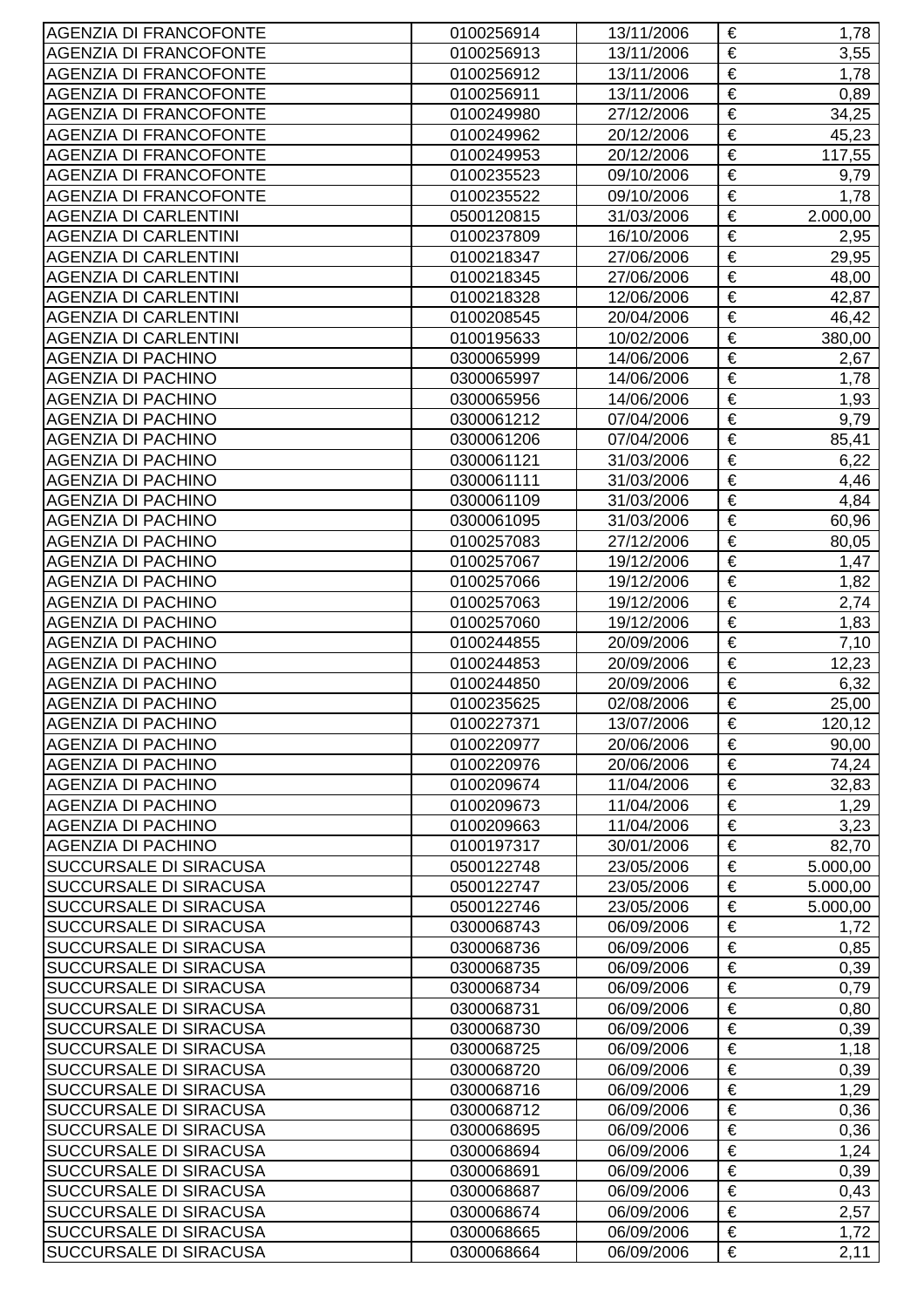| SUCCURSALE DI SIRACUSA        | 0300068662 | 06/09/2006 | €                     | 0,85   |
|-------------------------------|------------|------------|-----------------------|--------|
| SUCCURSALE DI SIRACUSA        | 0300068659 | 06/09/2006 | €                     | 0,86   |
| SUCCURSALE DI SIRACUSA        | 0300068658 | 06/09/2006 | €                     | 0,94   |
| SUCCURSALE DI SIRACUSA        | 0300068652 | 06/09/2006 | €                     | 3,42   |
| SUCCURSALE DI SIRACUSA        | 0300068648 | 06/09/2006 | $\overline{\epsilon}$ | 4,99   |
| SUCCURSALE DI SIRACUSA        | 0300068646 | 06/09/2006 | €                     | 0,79   |
| SUCCURSALE DI SIRACUSA        | 0300068643 | 06/09/2006 | $\overline{\epsilon}$ | 1,18   |
| SUCCURSALE DI SIRACUSA        | 0300068639 | 06/09/2006 | €                     | 2,42   |
| SUCCURSALE DI SIRACUSA        | 0300068636 | 06/09/2006 | €                     | 0,39   |
| SUCCURSALE DI SIRACUSA        | 0300068633 | 06/09/2006 | €                     | 17,12  |
| SUCCURSALE DI SIRACUSA        | 0300064952 | 12/07/2006 | €                     | 221,77 |
| SUCCURSALE DI SIRACUSA        | 0300053899 | 09/03/2006 | €                     | 195,50 |
| SUCCURSALE DI SIRACUSA        | 0100261126 | 14/12/2006 | €                     | 30,00  |
| SUCCURSALE DI SIRACUSA        | 0100260920 | 29/11/2006 | €                     | 20,70  |
| SUCCURSALE DI SIRACUSA        | 0100260903 | 29/11/2006 | €                     | 20,70  |
| SUCCURSALE DI SIRACUSA        | 0100260888 | 29/11/2006 | $\overline{\epsilon}$ | 20,70  |
| SUCCURSALE DI SIRACUSA        | 0100260887 | 29/11/2006 | €                     | 20,70  |
| <b>SUCCURSALE DI SIRACUSA</b> | 0100260881 | 29/11/2006 | $\overline{\epsilon}$ | 20,70  |
| SUCCURSALE DI SIRACUSA        | 0100260879 | 29/11/2006 | €                     | 20,70  |
| SUCCURSALE DI SIRACUSA        | 0100255714 | 21/11/2006 | €                     | 4,02   |
| SUCCURSALE DI SIRACUSA        | 0100254590 | 02/11/2006 | €                     | 5,97   |
| SUCCURSALE DI SIRACUSA        | 0100254578 | 02/11/2006 | €                     | 12,84  |
| SUCCURSALE DI SIRACUSA        | 0100254442 | 25/10/2006 | €                     | 69,60  |
| SUCCURSALE DI SIRACUSA        | 0100241595 | 07/09/2006 | €                     | 195,82 |
| SUCCURSALE DI SIRACUSA        | 0100236082 | 26/07/2006 | €                     | 5,93   |
| SUCCURSALE DI SIRACUSA        | 0100236081 | 26/07/2006 | €                     | 31,92  |
| SUCCURSALE DI SIRACUSA        | 0100236079 | 26/07/2006 | $\overline{\epsilon}$ | 52,75  |
| SUCCURSALE DI SIRACUSA        | 0100231838 | 05/07/2006 | €                     | 2,58   |
| SUCCURSALE DI SIRACUSA        | 0100231837 | 05/07/2006 | €                     | 2,58   |
| SUCCURSALE DI SIRACUSA        | 0100231820 | 23/06/2006 | €                     | 8,89   |
| SUCCURSALE DI SIRACUSA        | 0100231819 | 23/06/2006 | €                     | 9,66   |
| SUCCURSALE DI SIRACUSA        | 0100225796 | 20/06/2006 | €                     | 136,37 |
| SUCCURSALE DI SIRACUSA        | 0100221499 | 18/05/2006 | €                     | 1,18   |
| SUCCURSALE DI SIRACUSA        | 0100221487 | 18/05/2006 | €                     | 13,34  |
| SUCCURSALE DI SIRACUSA        | 0100221481 | 18/05/2006 | €                     | 5,34   |
| SUCCURSALE DI SIRACUSA        | 0100221479 | 18/05/2006 | €                     | 7,15   |
| SUCCURSALE DI SIRACUSA        | 0100221477 | 18/05/2006 | €                     | 2,67   |
| SUCCURSALE DI SIRACUSA        | 0100221473 | 18/05/2006 | €                     | 1,78   |
| SUCCURSALE DI SIRACUSA        | 0100221471 | 18/05/2006 | €                     | 4,46   |
| SUCCURSALE DI SIRACUSA        | 0100221468 | 18/05/2006 | €                     | 8,89   |
| SUCCURSALE DI SIRACUSA        | 0100221467 | 18/05/2006 | €                     | 5,34   |
| SUCCURSALE DI SIRACUSA        | 0100221458 | 18/05/2006 | €                     | 6,67   |
| SUCCURSALE DI SIRACUSA        | 0100221457 | 18/05/2006 | $\overline{\epsilon}$ | 5,34   |
| SUCCURSALE DI SIRACUSA        | 0100221456 | 18/05/2006 | €                     | 5,34   |
| SUCCURSALE DI SIRACUSA        | 0100221450 | 18/05/2006 | €                     | 9,41   |
| SUCCURSALE DI SIRACUSA        | 0100221443 | 18/05/2006 | €                     | 1,88   |
| SUCCURSALE DI SIRACUSA        | 0100221437 | 18/05/2006 | €                     | 1,72   |
| SUCCURSALE DI SIRACUSA        | 0100221430 | 18/05/2006 | €                     | 5,81   |
| SUCCURSALE DI SIRACUSA        | 0100221425 | 18/05/2006 | €                     | 30,73  |
| SUCCURSALE DI SIRACUSA        | 0100221421 | 18/05/2006 | €                     | 17,42  |
| SUCCURSALE DI SIRACUSA        | 0100221404 | 18/05/2006 | €                     | 7,74   |
| SUCCURSALE DI SIRACUSA        | 0100221326 | 17/05/2006 | €                     | 60,00  |
| SUCCURSALE DI SIRACUSA        | 0100221278 | 04/05/2006 | €                     | 1,36   |
| SUCCURSALE DI SIRACUSA        | 0100221264 | 04/05/2006 | $\overline{\epsilon}$ | 1,36   |
| SUCCURSALE DI SIRACUSA        | 0100221262 | 04/05/2006 | €                     | 1,18   |
| SUCCURSALE DI SIRACUSA        | 0100221260 | 04/05/2006 | €                     | 0,79   |
| SUCCURSALE DI SIRACUSA        | 0100221255 | 04/05/2006 | €                     | 0,79   |
| SUCCURSALE DI SIRACUSA        | 0100221254 | 04/05/2006 | €                     | 2,36   |
| SUCCURSALE DI SIRACUSA        | 0100221082 | 12/06/2006 | €                     | 80,00  |
| SUCCURSALE DI SIRACUSA        | 0100218565 | 12/04/2006 | €                     | 4,38   |
| SUCCURSALE DI SIRACUSA        | 0100218564 | 12/04/2006 | €                     | 8,11   |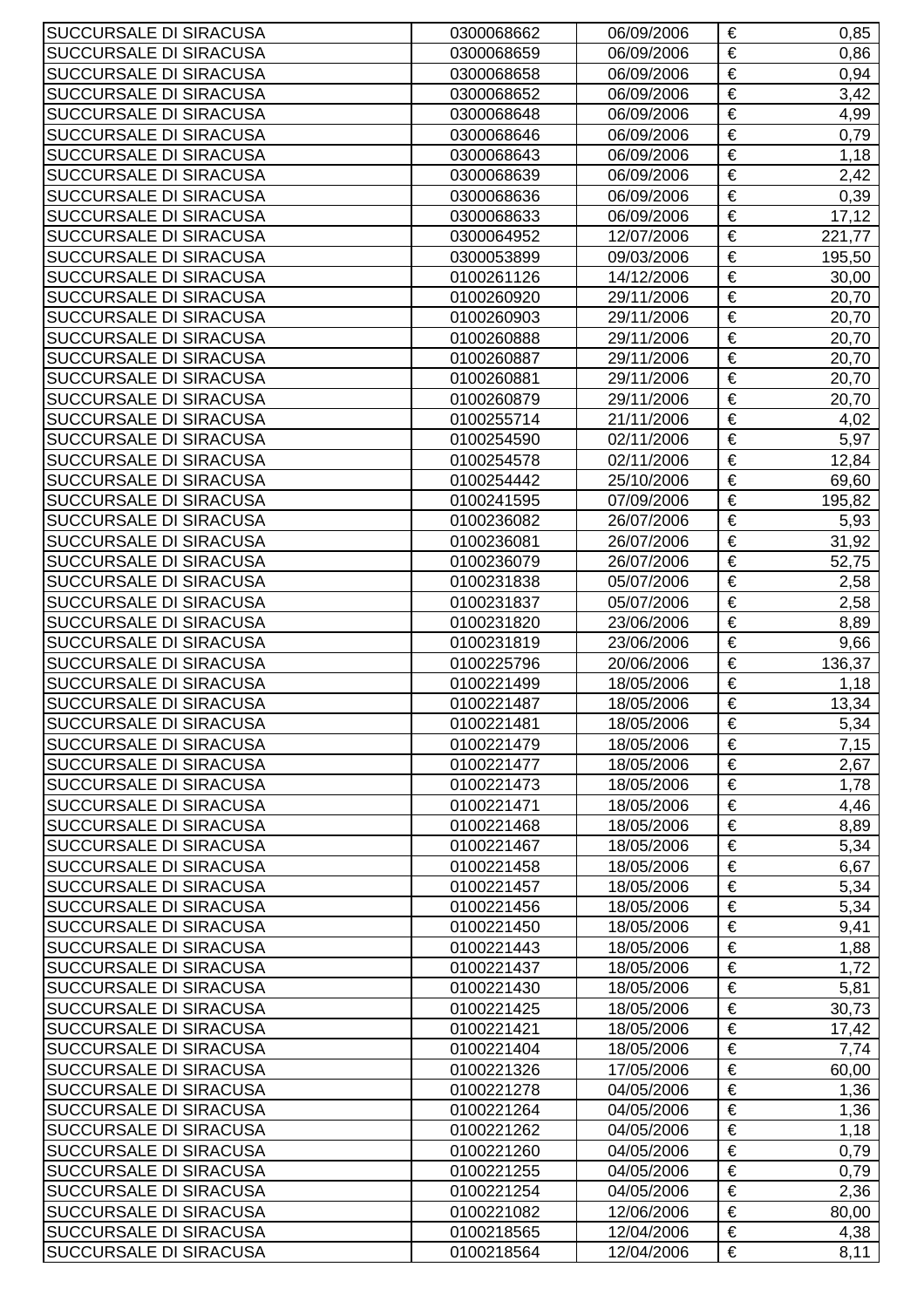| SUCCURSALE DI SIRACUSA                         | 0100218558               | 12/04/2006               | €                     | 91,26        |
|------------------------------------------------|--------------------------|--------------------------|-----------------------|--------------|
| SUCCURSALE DI SIRACUSA                         | 0100218520               | 11/04/2006               | €                     | 5,34         |
| SUCCURSALE DI SIRACUSA                         | 0100218518               | 11/04/2006               | €                     | 10,21        |
| SUCCURSALE DI SIRACUSA                         | 0100218502               | 11/04/2006               | €                     | 0,79         |
| SUCCURSALE DI SIRACUSA                         | 0100218501               | 11/04/2006               | €                     | 0,39         |
| SUCCURSALE DI SIRACUSA                         | 0100212486               | 12/04/2006               | €                     | 1,21         |
| SUCCURSALE DI SIRACUSA                         | 0100212477               | 12/04/2006               | $\overline{\epsilon}$ | 7,78         |
| SUCCURSALE DI SIRACUSA                         | 0100212470               | 12/04/2006               | €                     | 3,64         |
| SUCCURSALE DI SIRACUSA                         | 0100206729               | 22/02/2006               | €                     | 145,34       |
| SUCCURSALE DI SIRACUSA                         | 0100200078               | 06/02/2006               | €                     | 29,58        |
| SUCCURSALE DI SIRACUSA                         | 0100200068               | 02/02/2006               | €                     | 17,90        |
| AGENZIA DI PALAZZOLO ACREIDE                   | 0100233738               | 06/11/2006               | €                     | 14,00        |
| <b>AGENZIA DI FLORIDIA</b>                     | 0300061975               | 12/05/2006               | €                     | 0,89         |
| <b>AGENZIA DI FLORIDIA</b>                     | 0300061956               | 12/05/2006               | €                     | 5,34         |
| <b>AGENZIA DI FLORIDIA</b>                     | 0300061948               | 12/05/2006               | €                     | 3,55         |
| <b>AGENZIA DI FLORIDIA</b>                     | 0100247074               | 24/10/2006               | €                     | 137,16       |
| AGENZIA DI FLORIDIA                            | 0100221615               | 29/05/2006               | €                     | 7,12         |
| <b>AGENZIA DI SORTINO</b>                      | 0100076096               | 10/07/2006               | $\overline{\epsilon}$ | 500,00       |
| <b>AGENZIA DI SORTINO</b>                      | 0100076095               | 10/07/2006               | €                     | 500,00       |
| <b>AGENZIA DI SORTINO</b>                      | 0100076094               | 10/07/2006               | €                     | 500,00       |
| SUCCURSALE DI AUGUSTA                          | 0100264954               | 27/12/2006               | €                     | 17,12        |
| SUCCURSALE DI AUGUSTA                          | 0100264938               | 22/12/2006               | €                     | 25,82        |
| SUCCURSALE DI AUGUSTA                          | 0100264302               | 13/12/2006               | €                     | 18,76        |
| SUCCURSALE DI AUGUSTA                          | 0100264301               | 13/12/2006               | €                     | 17,60        |
| SUCCURSALE DI AUGUSTA                          | 0100264291               | 13/12/2006               | €                     | 3,84         |
| SUCCURSALE DI AUGUSTA                          | 0100264289               | 13/12/2006               | €                     | 1,92         |
| SUCCURSALE DI AUGUSTA                          | 0100264288               | 13/12/2006               | €                     | 1,92         |
| SUCCURSALE DI AUGUSTA                          | 0100264287               | 13/12/2006               | €                     | 0,89         |
| SUCCURSALE DI AUGUSTA                          | 0100264254               | 12/12/2006               | €                     | 17,12        |
| SUCCURSALE DI AUGUSTA                          | 0100261384               | 12/12/2006               | €                     | 4,44         |
| SUCCURSALE DI AUGUSTA                          | 0100261377               | 12/12/2006               | €                     | 11,84        |
| SUCCURSALE DI AUGUSTA                          | 0100261373               | 12/12/2006               | €                     | 6,65         |
| SUCCURSALE DI AUGUSTA                          | 0100261371               | 12/12/2006               | €                     | 5,80         |
| SUCCURSALE DI AUGUSTA                          | 0100261346               | 05/12/2006               | €                     | 7,68         |
| SUCCURSALE DI AUGUSTA                          | 0100261345               | 05/12/2006               | €                     | 3,84         |
| SUCCURSALE DI AUGUSTA                          | 0100261343               | 05/12/2006               | €                     | 3,53         |
| SUCCURSALE DI AUGUSTA                          | 0100261342               | 05/12/2006               | €                     | 3,53         |
| SUCCURSALE DI AUGUSTA                          | 0100261339               | 05/12/2006               | €                     | 1,89         |
| SUCCURSALE DI AUGUSTA                          | 0100261338               | 05/12/2006               | €                     | 0,89         |
| SUCCURSALE DI AUGUSTA                          | 0100261337               | 05/12/2006               | €                     | 2,65         |
| SUCCURSALE DI AUGUSTA                          | 0100261335               | 05/12/2006               | €                     | 2,65         |
| SUCCURSALE DI AUGUSTA                          | 0100261334               | 05/12/2006               | €                     | 13,21        |
| <b>SUCCURSALE DI AUGUSTA</b>                   | 0100261332               | 05/12/2006               | $\overline{\epsilon}$ | 5,14         |
| SUCCURSALE DI AUGUSTA                          | 0100261331               | 05/12/2006               | €                     | 0,94         |
| SUCCURSALE DI AUGUSTA                          | 0100261330               | 05/12/2006               | €                     | 2,76         |
| SUCCURSALE DI AUGUSTA                          | 0100261329               | 05/12/2006               | €                     | 1,57         |
| SUCCURSALE DI AUGUSTA                          | 0100253391               | 15/11/2006               | €                     | 58,41        |
| SUCCURSALE DI AUGUSTA                          | 0100253371               | 10/11/2006               | €                     | 65,94        |
| SUCCURSALE DI AUGUSTA                          | 0100238035               | 08/08/2006               | €                     | 30,99        |
| SUCCURSALE DI AUGUSTA                          | 0100229106               | 07/06/2006               | €                     | 3,00         |
| SUCCURSALE DI AUGUSTA                          | 0100229105               | 07/06/2006               | €                     | 3,00         |
| SUCCURSALE DI AUGUSTA                          | 0100229103               | 07/06/2006               | €                     | 3,00         |
| SUCCURSALE DI AUGUSTA                          | 0100229102               | 07/06/2006               | €                     | 3,00         |
| SUCCURSALE DI AUGUSTA                          | 0100229101               | 07/06/2006               | $\overline{\epsilon}$ | 3,00         |
| SUCCURSALE DI AUGUSTA                          | 0100225999               | 07/06/2006               | €                     | 3,00         |
| SUCCURSALE DI AUGUSTA                          | 0100225998               | 07/06/2006               | €<br>€                | 3,00         |
| SUCCURSALE DI AUGUSTA                          | 0100225997               | 07/06/2006               |                       | 3,00         |
| SUCCURSALE DI AUGUSTA                          | 0100225996               | 07/06/2006               | €<br>€                | 3,00         |
| SUCCURSALE DI AUGUSTA<br>SUCCURSALE DI AUGUSTA | 0100225995<br>0100225994 | 07/06/2006<br>07/06/2006 | €                     | 3,00         |
| SUCCURSALE DI AUGUSTA                          | 0100225993               | 07/06/2006               | €                     | 3,00<br>3,00 |
|                                                |                          |                          |                       |              |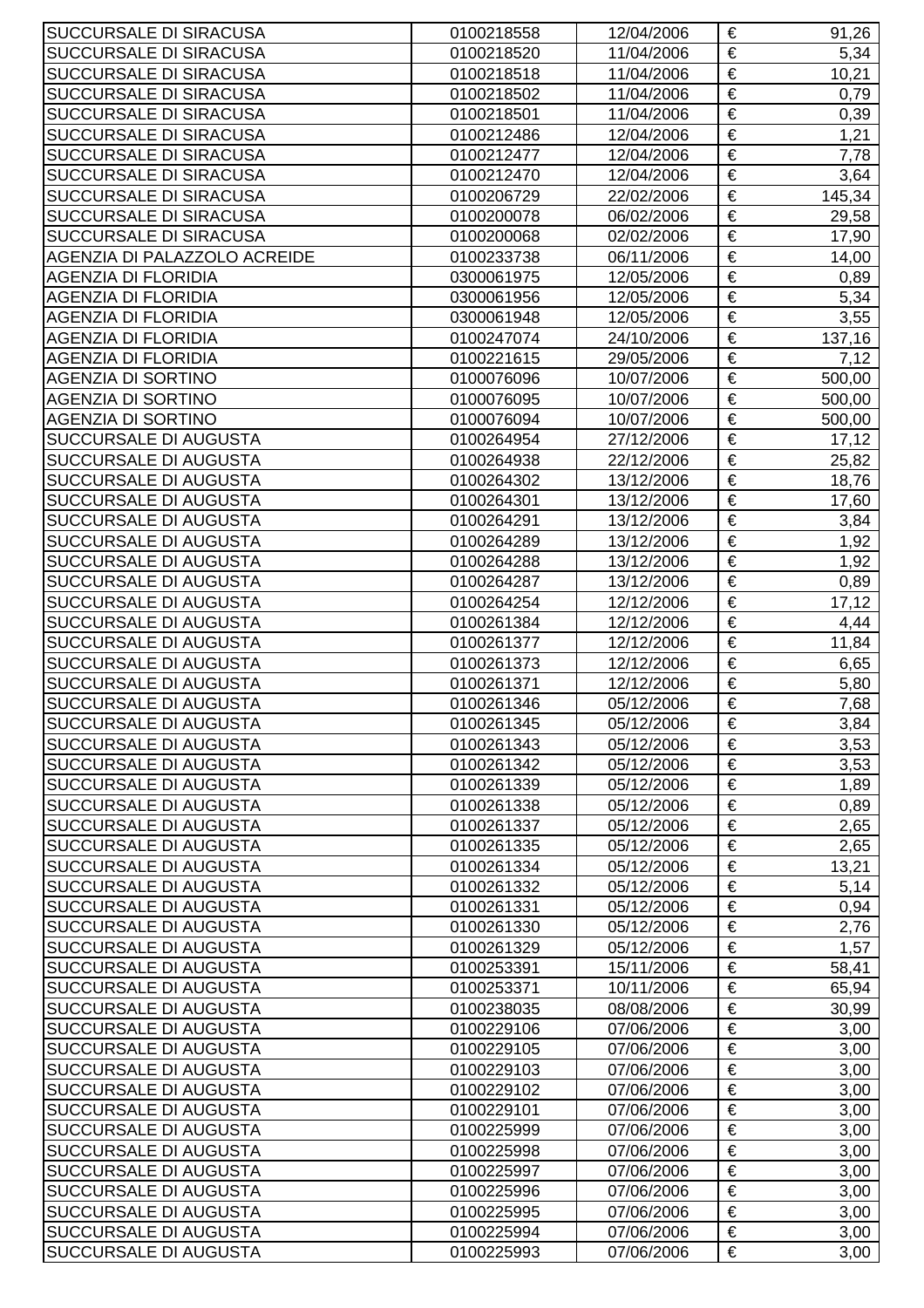| SUCCURSALE DI AUGUSTA           | 0100225991 | 07/06/2006 | €                     | 3,00     |
|---------------------------------|------------|------------|-----------------------|----------|
| SUCCURSALE DI AUGUSTA           | 0100225990 | 07/06/2006 | €                     | 3,00     |
| <b>SUCCURSALE DI AUGUSTA</b>    | 0100225989 | 07/06/2006 | €                     | 3,00     |
| SUCCURSALE DI AUGUSTA           | 0100225988 | 07/06/2006 | €                     | 3,00     |
| SUCCURSALE DI AUGUSTA           | 0100225987 | 07/06/2006 | €                     | 3,00     |
| SUCCURSALE DI AUGUSTA           | 0100225984 | 07/06/2006 | €                     | 3,00     |
| SUCCURSALE DI AUGUSTA           | 0100225982 | 07/06/2006 | $\overline{\epsilon}$ | 3,00     |
| SUCCURSALE DI AUGUSTA           | 0100225981 | 07/06/2006 | €                     | 3,00     |
| SUCCURSALE DI AUGUSTA           | 0100225980 | 07/06/2006 | €                     | 3,00     |
| SUCCURSALE DI AUGUSTA           | 0100225979 | 07/06/2006 | €                     | 3,00     |
| SUCCURSALE DI AUGUSTA           | 0100225977 | 07/06/2006 | €                     | 3,00     |
| SUCCURSALE DI AUGUSTA           | 0100225974 | 07/06/2006 | €                     | 3,00     |
| SUCCURSALE DI AUGUSTA           | 0100225968 | 07/06/2006 | €                     | 5,29     |
| SUCCURSALE DI AUGUSTA           | 0100225966 | 07/06/2006 | €                     | 7,68     |
| SUCCURSALE DI AUGUSTA           | 0100221736 | 11/05/2006 | €                     | 3,55     |
| AGENZIA DI S. AGATA LI BATTIATI | 0500153959 | 27/12/2006 | $\overline{\epsilon}$ | 1.292,31 |
| AGENZIA DI S. AGATA LI BATTIATI | 0500153957 | 27/12/2006 | €                     | 1.054,11 |
| AGENZIA DI S. AGATA LI BATTIATI | 0300060274 | 09/03/2006 | $\overline{\epsilon}$ | 50,00    |
| AGENZIA DI S. AGATA LI BATTIATI | 0100272428 | 29/12/2006 | €                     | 3,43     |
| AGENZIA DI S. AGATA LI BATTIATI | 0100272405 | 29/12/2006 | €                     | 1,71     |
| AGENZIA DI S. AGATA LI BATTIATI | 0100259436 | 28/12/2006 | €                     | 267,26   |
| AGENZIA DI S. AGATA LI BATTIATI | 0100259431 | 28/12/2006 | €                     | 3,86     |
| AGENZIA DI S. AGATA LI BATTIATI | 0100259425 | 27/12/2006 | €                     | 151,95   |
| AGENZIA DI S. AGATA LI BATTIATI | 0100259422 | 27/12/2006 | €                     | 418,87   |
| AGENZIA DI S. AGATA LI BATTIATI | 0100259420 | 27/12/2006 | €                     | 30,46    |
| AGENZIA DI S. AGATA LI BATTIATI | 0100259400 | 21/12/2006 | €                     | 22,00    |
| AGENZIA DI S. AGATA LI BATTIATI | 0100254745 | 19/12/2006 | $\overline{\epsilon}$ | 12,09    |
| AGENZIA DI S. AGATA LI BATTIATI | 0100229230 | 12/07/2006 | €                     | 33,41    |
| AGENZIA DI S. AGATA LI BATTIATI | 0100221896 | 12/06/2006 | €                     | 72,95    |
| AGENZIA DI S. AGATA LI BATTIATI | 0100210612 | 17/03/2006 | €                     | 18,54    |
| AGENZIA DI S. AGATA LI BATTIATI | 0100210611 | 17/03/2006 | €                     | 37,86    |
| AGENZIA DI S. AGATA LI BATTIATI | 0100210610 | 17/03/2006 | $\overline{\epsilon}$ | 24,33    |
| AGENZIA DI S. AGATA LI BATTIATI | 0100210608 | 17/03/2006 | €                     | 56,76    |
| AGENZIA DI S. AGATA LI BATTIATI | 0100210606 | 17/03/2006 | €                     | 15,49    |
| AGENZIA DI S. AGATA LI BATTIATI | 0100203078 | 28/06/2006 | €                     | 20,66    |
| AGENZIA DI S. AGATA LI BATTIATI | 0100203077 | 28/06/2006 | €                     | 20,65    |
| AGENZIA DI S. AGATA LI BATTIATI | 0100203049 | 17/03/2006 | €                     | 15,49    |
| AGENZIA DI S. AGATA LI BATTIATI | 0100197503 | 10/01/2006 | €                     | 12,00    |
| <b>AGENZIA DI GRAMMICHELE</b>   | 0500138611 | 18/09/2006 | €                     | 4.200,00 |
| <b>AGENZIA DI GRAMMICHELE</b>   | 0100266718 | 21/12/2006 | €                     | 0,89     |
| <b>AGENZIA DI GRAMMICHELE</b>   | 0100266704 | 20/12/2006 | €                     | 3,56     |
| <b>AGENZIA DI GRAMMICHELE</b>   | 0100263578 | 20/12/2006 | €                     | 54,61    |
| <b>AGENZIA DI GRAMMICHELE</b>   | 0100263565 | 20/12/2006 | $\overline{\epsilon}$ | 4,46     |
| <b>AGENZIA DI GRAMMICHELE</b>   | 0100263560 | 20/12/2006 | €                     | 1,78     |
| <b>AGENZIA DI GRAMMICHELE</b>   | 0100263552 | 19/12/2006 | €                     | 0,89     |
| <b>AGENZIA DI GRAMMICHELE</b>   | 0100263542 | 19/12/2006 | €                     | 0,89     |
| <b>AGENZIA DI GRAMMICHELE</b>   | 0100263533 | 19/12/2006 | €                     | 0,89     |
| <b>AGENZIA DI GRAMMICHELE</b>   | 0100263522 | 19/12/2006 | €                     | 0,89     |
| <b>AGENZIA DI CALTAGIRONE</b>   | 0100254886 | 29/11/2006 | €                     | 10,35    |
| <b>AGENZIA DI CALTAGIRONE</b>   | 0100254885 | 29/11/2006 | €                     | 8,28     |
| <b>AGENZIA DI CALTAGIRONE</b>   | 0100254883 | 29/11/2006 | €                     | 12,75    |
| <b>AGENZIA DI CALTAGIRONE</b>   | 0100242000 | 10/11/2006 | €                     | 350,00   |
| AGENZIA DI CALTAGIRONE          | 0100241953 | 30/10/2006 | €                     | 316,46   |
| <b>AGENZIA DI CALTAGIRONE</b>   | 0100241951 | 30/10/2006 | $\overline{\epsilon}$ | 167,04   |
| AGENZIA DI CALTAGIRONE          | 0100214756 | 11/05/2006 | €                     | 720,00   |
| <b>AGENZIA DI CALTAGIRONE</b>   | 0100214718 | 07/06/2006 | €                     | 151,50   |
| <b>AGENZIA DI RIPOSTO</b>       | 0100251101 | 26/10/2006 | €                     | 34,30    |
| SUCCURSALE DI CATANIA           | 0500155506 | 20/12/2006 | €                     | 2.000,00 |
| SUCCURSALE DI CATANIA           | 0500149652 | 06/11/2006 | €                     | 1.633,63 |
| SUCCURSALE DI CATANIA           | 0500141326 | 07/08/2006 | €                     | 1.530,57 |
| SUCCURSALE DI CATANIA           | 0500126616 | 07/04/2006 | €                     | 1.500,00 |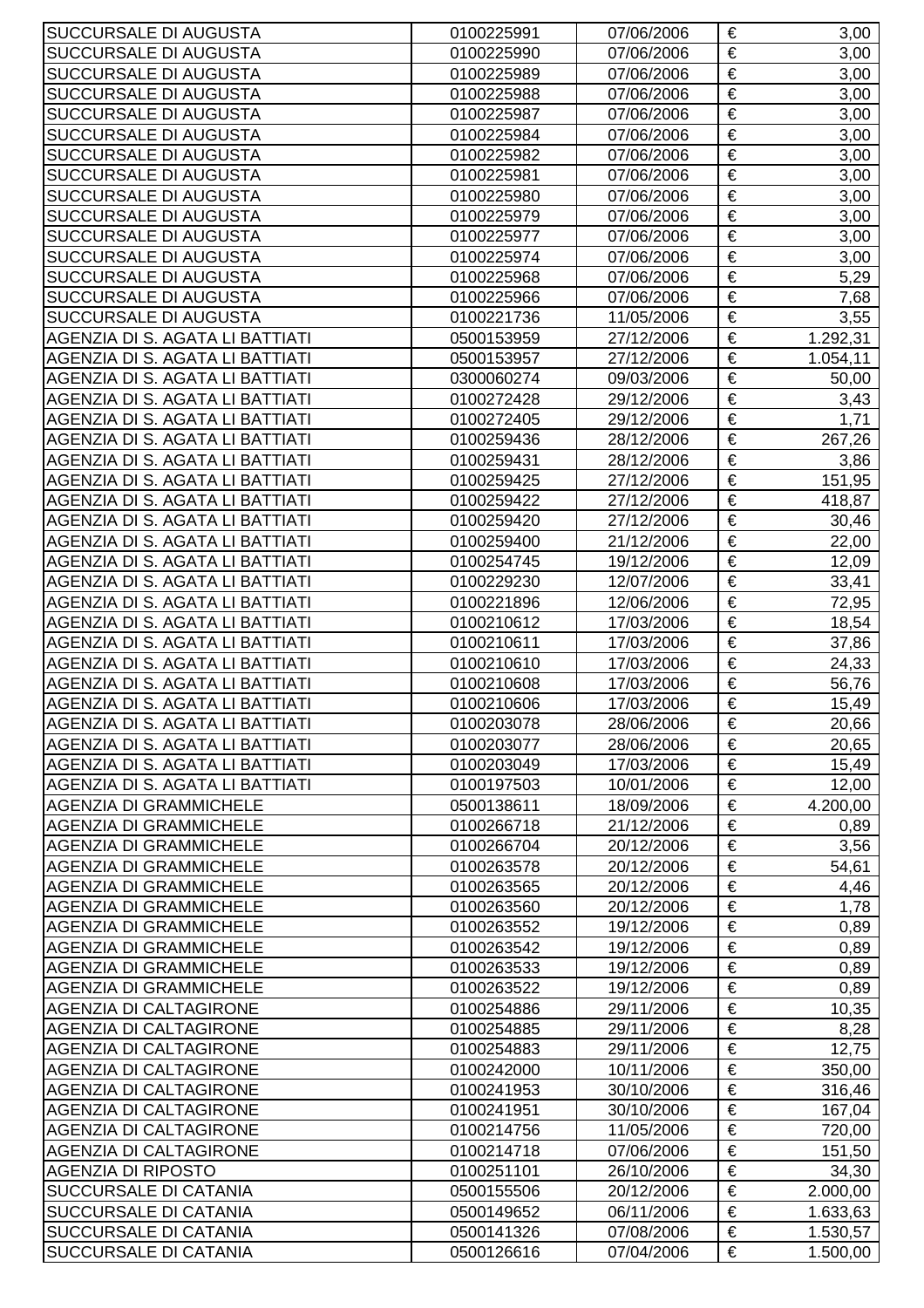| SUCCURSALE DI CATANIA                          | 0300078697 | 28/12/2006 | €                     | 18,29  |
|------------------------------------------------|------------|------------|-----------------------|--------|
| SUCCURSALE DI CATANIA                          | 0300078656 | 29/12/2006 | €                     | 7,70   |
| SUCCURSALE DI CATANIA                          | 0300078642 | 29/12/2006 | €                     | 7,70   |
| SUCCURSALE DI CATANIA                          | 0300078640 | 29/12/2006 | €                     | 7,72   |
| SUCCURSALE DI CATANIA                          | 0300078638 | 29/12/2006 | €                     | 7,70   |
| SUCCURSALE DI CATANIA                          | 0300078635 | 29/12/2006 | $\overline{\epsilon}$ | 7,67   |
| SUCCURSALE DI CATANIA                          | 0300078581 | 27/12/2006 | €                     | 61,68  |
| SUCCURSALE DI CATANIA                          | 0300071830 | 15/11/2006 | €                     | 379,93 |
| SUCCURSALE DI CATANIA                          | 0300057373 | 03/08/2006 | €                     | 7,32   |
| SUCCURSALE DI CATANIA                          | 0300057332 | 03/08/2006 | €                     | 14,58  |
| SUCCURSALE DI CATANIA                          | 0300057282 | 03/08/2006 | €                     | 14,60  |
| SUCCURSALE DI CATANIA                          | 0300056722 | 08/06/2006 | €                     | 5,59   |
| SUCCURSALE DI CATANIA                          | 0300056706 | 08/06/2006 | €                     | 6,02   |
| SUCCURSALE DI CATANIA                          | 0100264448 | 21/12/2006 | €                     | 3,50   |
| SUCCURSALE DI CATANIA                          | 0100264416 | 20/12/2006 | €                     | 50,00  |
| SUCCURSALE DI CATANIA                          | 0100264404 | 20/12/2006 | €                     | 76,05  |
| SUCCURSALE DI CATANIA                          | 0100264367 | 19/12/2006 | $\overline{\epsilon}$ | 15,00  |
| SUCCURSALE DI CATANIA                          | 0100264363 | 19/12/2006 | €                     | 65,00  |
| SUCCURSALE DI CATANIA                          | 0100262830 | 15/12/2006 | €                     | 75,00  |
| SUCCURSALE DI CATANIA                          | 0100262825 | 15/12/2006 | €                     | 220,00 |
|                                                |            |            |                       |        |
| SUCCURSALE DI CATANIA<br>SUCCURSALE DI CATANIA | 0100262820 | 15/12/2006 | €<br>€                | 220,00 |
|                                                | 0100262819 | 15/12/2006 |                       | 220,00 |
| SUCCURSALE DI CATANIA                          | 0100262813 | 15/12/2006 | €                     | 200,00 |
| SUCCURSALE DI CATANIA                          | 0100262812 | 15/12/2006 | €                     | 200,00 |
| SUCCURSALE DI CATANIA                          | 0100262811 | 15/12/2006 | €                     | 200,00 |
| SUCCURSALE DI CATANIA                          | 0100262810 | 15/12/2006 | €                     | 200,00 |
| SUCCURSALE DI CATANIA                          | 0100262809 | 15/12/2006 | €                     | 90,00  |
| SUCCURSALE DI CATANIA                          | 0100262808 | 15/12/2006 | €                     | 90,00  |
| SUCCURSALE DI CATANIA                          | 0100262807 | 15/12/2006 | €                     | 90,00  |
| SUCCURSALE DI CATANIA                          | 0100262806 | 15/12/2006 | €                     | 90,00  |
| SUCCURSALE DI CATANIA                          | 0100262805 | 15/12/2006 | €                     | 90,00  |
| SUCCURSALE DI CATANIA                          | 0100262804 | 15/12/2006 | €                     | 90,00  |
| SUCCURSALE DI CATANIA                          | 0100262803 | 15/12/2006 | €                     | 90,00  |
| SUCCURSALE DI CATANIA                          | 0100262802 | 15/12/2006 | €                     | 90,00  |
| SUCCURSALE DI CATANIA                          | 0100262801 | 15/12/2006 | €                     | 90,00  |
| SUCCURSALE DI CATANIA                          | 0100262757 | 18/12/2006 | €                     | 50,54  |
| SUCCURSALE DI CATANIA                          | 0100262753 | 15/12/2006 | €                     | 75,00  |
| SUCCURSALE DI CATANIA                          | 0100262741 | 13/12/2006 | €                     | 90,00  |
| SUCCURSALE DI CATANIA                          | 0100262709 | 13/12/2006 | €                     | 220,00 |
| SUCCURSALE DI CATANIA                          | 0100262700 | 13/12/2006 | €                     | 90,00  |
| SUCCURSALE DI CATANIA                          | 0100262699 | 13/12/2006 | €                     | 90,00  |
| SUCCURSALE DI CATANIA                          | 0100262698 | 13/12/2006 | €                     | 90,00  |
| SUCCURSALE DI CATANIA                          | 0100262697 | 13/12/2006 | €                     | 90,00  |
| SUCCURSALE DI CATANIA                          | 0100262693 | 13/12/2006 | €                     | 90,00  |
| SUCCURSALE DI CATANIA                          | 0100262692 | 13/12/2006 | €                     | 90,00  |
| SUCCURSALE DI CATANIA                          | 0100262691 | 13/12/2006 | €                     | 90,00  |
| SUCCURSALE DI CATANIA                          | 0100262690 | 13/12/2006 | €                     | 90,00  |
| SUCCURSALE DI CATANIA                          | 0100262689 | 13/12/2006 | €                     | 90,00  |
| SUCCURSALE DI CATANIA                          | 0100262688 | 13/12/2006 | €                     | 90,00  |
| SUCCURSALE DI CATANIA                          | 0100262687 | 13/12/2006 | €                     | 90,00  |
| SUCCURSALE DI CATANIA                          | 0100262657 | 12/12/2006 | €                     | 50,00  |
| SUCCURSALE DI CATANIA                          | 0100261682 | 07/12/2006 | €                     | 12,09  |
| SUCCURSALE DI CATANIA                          | 0100261548 | 21/11/2006 | €                     | 17,12  |
| SUCCURSALE DI CATANIA                          | 0100261546 | 21/11/2006 | €                     | 199,45 |
| SUCCURSALE DI CATANIA                          | 0100261525 | 21/11/2006 | €                     | 13,60  |
| SUCCURSALE DI CATANIA                          | 0100261522 | 21/11/2006 | €                     | 12,00  |
| SUCCURSALE DI CATANIA                          | 0100261515 | 21/11/2006 | €                     | 44,54  |
| SUCCURSALE DI CATANIA                          | 0100261514 | 21/11/2006 | €                     | 44,54  |
| SUCCURSALE DI CATANIA                          | 0100261513 | 21/11/2006 | €                     | 40,06  |
| SUCCURSALE DI CATANIA                          | 0100255302 | 06/11/2006 | €                     | 294,64 |
| SUCCURSALE DI CATANIA                          | 0100253669 | 31/10/2006 | €                     | 65,00  |
|                                                |            |            |                       |        |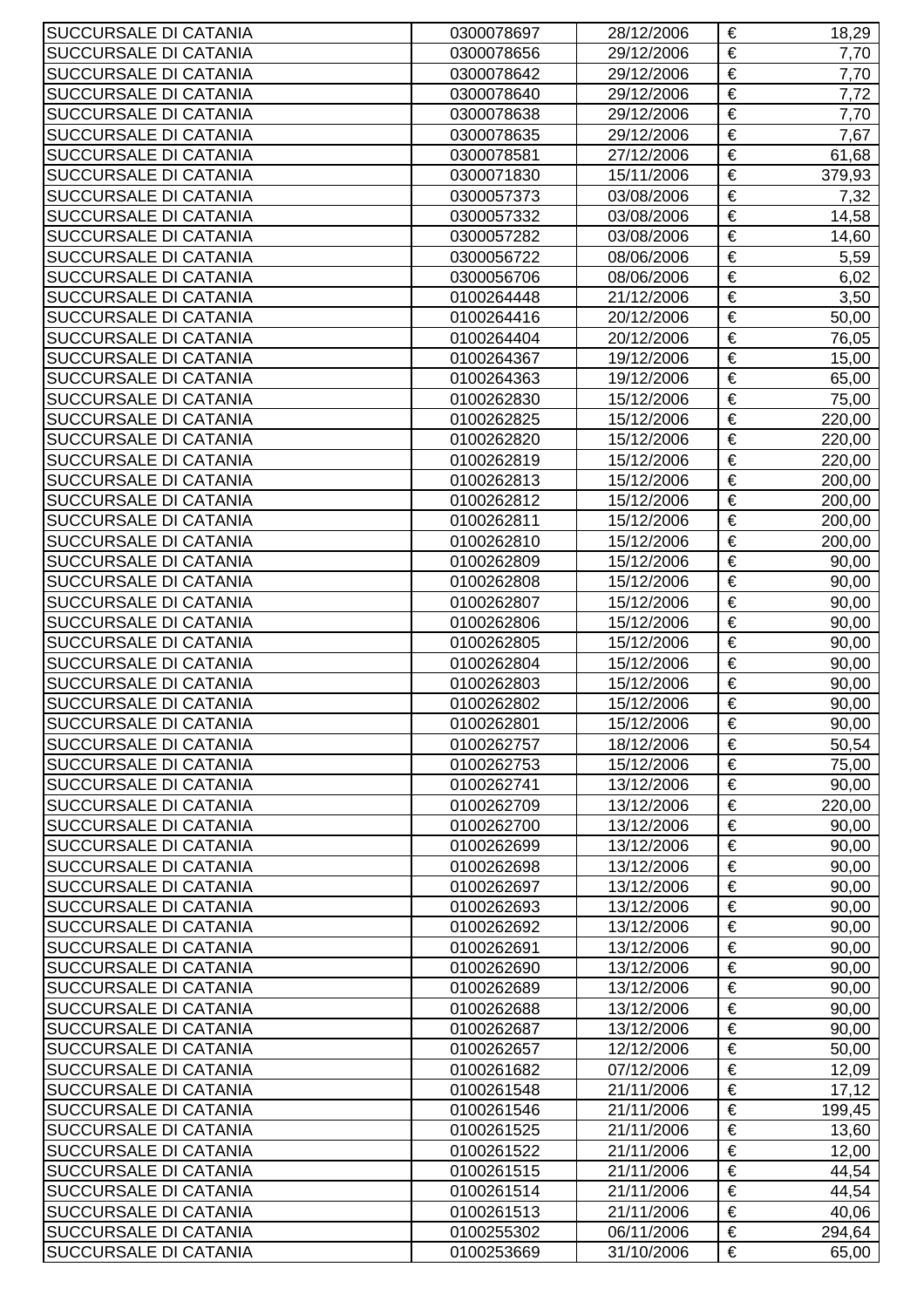| SUCCURSALE DI CATANIA                          | 0100253661               | 24/10/2006               | €                          | 178,25          |
|------------------------------------------------|--------------------------|--------------------------|----------------------------|-----------------|
| SUCCURSALE DI CATANIA                          | 0100253615               | 24/10/2006               | €                          | 295,95          |
| SUCCURSALE DI CATANIA                          | 0100253614               | 24/10/2006               | €                          | 503,52          |
| SUCCURSALE DI CATANIA                          | 0100253613               | 24/10/2006               | €                          | 65,00           |
| SUCCURSALE DI CATANIA                          | 0100253610               | 24/10/2006               | €                          | 8,00            |
| SUCCURSALE DI CATANIA                          | 0100251871               | 18/10/2006               | €                          | 22,27           |
| SUCCURSALE DI CATANIA                          | 0100251730               | 09/10/2006               | $\overline{\epsilon}$      | 220,00          |
| SUCCURSALE DI CATANIA                          | 0100245315               | 15/09/2006               | €                          | 23,13           |
| SUCCURSALE DI CATANIA                          | 0100245308               | 15/09/2006               | €                          | 11,53           |
| SUCCURSALE DI CATANIA                          | 0100245307               | 15/09/2006               | €                          | 8,89            |
| SUCCURSALE DI CATANIA                          | 0100240023               | 22/08/2006               | €                          | 36,26           |
| SUCCURSALE DI CATANIA                          | 0100239241               | 27/07/2006               | €                          | 130,00          |
| SUCCURSALE DI CATANIA                          | 0100236359               | 19/07/2006               | €                          | 60,00           |
| SUCCURSALE DI CATANIA                          | 0100232250               | 13/07/2006               | €                          | 12,09           |
| SUCCURSALE DI CATANIA                          | 0100232249               | 13/07/2006               | €                          | 65,00           |
| SUCCURSALE DI CATANIA                          | 0100229466               | 07/07/2006               | $\overline{\epsilon}$      | 5,00            |
| SUCCURSALE DI CATANIA                          | 0100229465               | 07/07/2006               | €                          | 5,00            |
| SUCCURSALE DI CATANIA                          | 0100229464               | 07/07/2006               | $\overline{\epsilon}$      | 13,00           |
| SUCCURSALE DI CATANIA                          | 0100229460               | 07/07/2006               | €                          | 3,00            |
| SUCCURSALE DI CATANIA                          | 0100229455               | 07/07/2006               | €                          | 13,00           |
| SUCCURSALE DI CATANIA                          | 0100227530               | 22/06/2006               | €                          | 21,00           |
| SUCCURSALE DI CATANIA                          | 0100226277               | 12/06/2006               | €                          | 12,50           |
| SUCCURSALE DI CATANIA                          | 0100226275               | 12/06/2006               | €                          | 12,50           |
| SUCCURSALE DI CATANIA                          | 0100226274               | 12/06/2006               | €                          | 12,50           |
| SUCCURSALE DI CATANIA                          | 0100226268               | 12/06/2006               | €                          | 12,50           |
| SUCCURSALE DI CATANIA                          | 0100226266               | 12/06/2006               | €                          | 12,50           |
| SUCCURSALE DI CATANIA                          | 0100226265               | 12/06/2006               | $\overline{\epsilon}$      | 12,50           |
| SUCCURSALE DI CATANIA                          | 0100226264               | 12/06/2006               | €                          | 12,50           |
| SUCCURSALE DI CATANIA                          | 0100226263               | 12/06/2006               | €                          | 12,50           |
| SUCCURSALE DI CATANIA                          | 0100226261               | 12/06/2006               | €                          | 12,50           |
| SUCCURSALE DI CATANIA                          | 0100226260               | 12/06/2006               | €                          | 12,50           |
| SUCCURSALE DI CATANIA                          | 0100226258               | 12/06/2006               | €                          | 12,50           |
| SUCCURSALE DI CATANIA                          | 0100226257               | 12/06/2006               | €                          | 12,50           |
| SUCCURSALE DI CATANIA                          | 0100226255               | 12/06/2006               | €                          | 12,50           |
| SUCCURSALE DI CATANIA                          | 0100226254               | 12/06/2006               | €                          | 12,50           |
| SUCCURSALE DI CATANIA                          | 0100226192               | 08/06/2006               | €                          | 13,44           |
| SUCCURSALE DI CATANIA                          | 0100224898               | 26/05/2006               | €                          | 11,62           |
| SUCCURSALE DI CATANIA                          | 0100224865               | 23/05/2006               | €                          | 15, 13          |
| SUCCURSALE DI CATANIA                          | 0100224794               | 16/05/2006               | €                          | 60,50           |
| SUCCURSALE DI CATANIA                          | 0100224788               | 16/05/2006               | €                          | 60,50           |
| SUCCURSALE DI CATANIA                          | 0100224787               | 16/05/2006               | €                          | 69,50           |
| SUCCURSALE DI CATANIA                          | 0100224771               | 16/05/2006               | €                          | 88,50           |
| SUCCURSALE DI CATANIA                          | 0100224768               | 16/05/2006               | $\overline{\epsilon}$      | 88,50           |
| SUCCURSALE DI CATANIA                          | 0100224767               | 16/05/2006               | €                          | 88,50           |
| SUCCURSALE DI CATANIA                          | 0100224765               | 16/05/2006               | €                          | 52,50           |
| SUCCURSALE DI CATANIA                          | 0100224756               | 16/05/2006               | €                          | 52,50           |
| SUCCURSALE DI CATANIA                          | 0100224748               | 16/05/2006               | €                          | 52,50           |
| SUCCURSALE DI CATANIA                          | 0100224737               | 15/05/2006               | €                          | 60,50           |
| SUCCURSALE DI CATANIA                          | 0100224734               | 15/05/2006               | €                          | 60,50           |
| SUCCURSALE DI CATANIA                          | 0100224733               | 15/05/2006               | €                          | 60,50           |
| SUCCURSALE DI CATANIA                          | 0100224727               | 15/05/2006               | €                          | 69,50           |
| SUCCURSALE DI CATANIA                          | 0100224726               | 15/05/2006               | €                          | 69,50           |
| SUCCURSALE DI CATANIA                          | 0100224718               | 15/05/2006               | €<br>$\overline{\epsilon}$ | 88,50           |
| SUCCURSALE DI CATANIA                          | 0100224713               | 15/05/2006               | €                          | 52,50           |
| SUCCURSALE DI CATANIA<br>SUCCURSALE DI CATANIA | 0100224609<br>0100213683 | 11/05/2006<br>30/03/2006 | €                          | 30,00<br>15, 13 |
| SUCCURSALE DI CATANIA                          | 0100213677               | 30/03/2006               | €                          | 20,66           |
| SUCCURSALE DI CATANIA                          | 0100213676               | 30/03/2006               | €                          | 20,66           |
| SUCCURSALE DI CATANIA                          | 0100213622               | 29/03/2006               | €                          | 31,00           |
| SUCCURSALE DI CATANIA                          | 0100213616               | 29/03/2006               | €                          | 40,98           |
| SUCCURSALE DI CATANIA                          | 0100207821               | 13/03/2006               | €                          | 178,23          |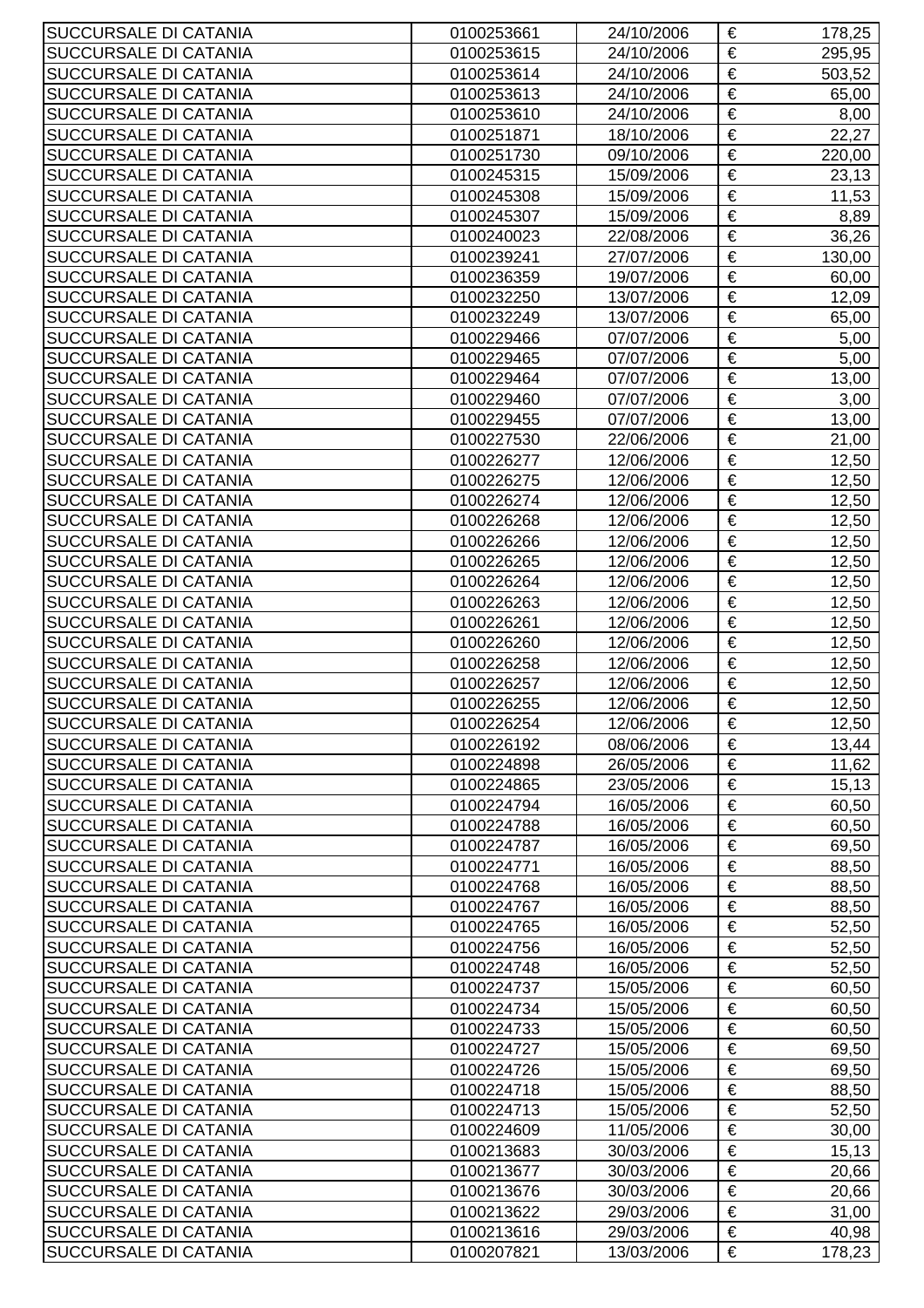| SUCCURSALE DI CATANIA                  | 0100207251 | 08/03/2006 | €                     | 61,97    |
|----------------------------------------|------------|------------|-----------------------|----------|
| SUCCURSALE DI CATANIA                  | 0100201353 | 23/01/2006 | €                     | 256,23   |
| SUCCURSALE DI CATANIA                  | 0100201352 | 23/01/2006 | €                     | 8,11     |
| SUCCURSALE DI CATANIA                  | 0100201314 | 19/01/2006 | €                     | 53,13    |
| <b>AGENZIA DI LINERA</b>               | 0100188240 | 05/06/2006 | €                     | 16,76    |
| <b>AGENZIA DI MISTERBIANCO</b>         | 0100263678 | 28/12/2006 | €                     | 313,36   |
| <b>AGENZIA DI MISTERBIANCO</b>         | 0100263677 | 28/12/2006 | €                     | 173,67   |
| <b>AGENZIA DI MISTERBIANCO</b>         | 0100263664 | 28/12/2006 | €                     | 27,12    |
| <b>AGENZIA DI MISTERBIANCO</b>         | 0100263662 | 28/12/2006 | €                     | 42,70    |
| <b>AGENZIA DI MISTERBIANCO</b>         | 0100263653 | 28/12/2006 | €                     | 27,68    |
| <b>AGENZIA DI MISTERBIANCO</b>         | 0100263651 | 28/12/2006 | €                     | 56,15    |
| <b>AGENZIA DI MISTERBIANCO</b>         | 0100249022 | 23/10/2006 | €                     | 3,87     |
| <b>AGENZIA DI MISTERBIANCO</b>         | 0100229597 | 06/09/2006 | €                     | 18,00    |
| <b>AGENZIA DI MISTERBIANCO</b>         | 0100229596 | 06/09/2006 | €                     | 8,89     |
| <b>AGENZIA DI MISTERBIANCO</b>         | 0100229595 | 06/09/2006 | €                     | 2,67     |
| <b>AGENZIA DI MISTERBIANCO</b>         | 0100229594 | 06/09/2006 | €                     | 3,55     |
| <b>AGENZIA DI MISTERBIANCO</b>         | 0100229593 | 06/09/2006 | €                     | 87,11    |
| <b>AGENZIA DI MISTERBIANCO</b>         | 0100229592 | 06/09/2006 | €                     | 5,34     |
| <b>AGENZIA DI MISTERBIANCO</b>         | 0100229591 | 06/09/2006 | €                     | 17,49    |
| <b>AGENZIA DI MISTERBIANCO</b>         | 0100229590 | 06/09/2006 | €                     | 5,34     |
| <b>AGENZIA DI MISTERBIANCO</b>         | 0100229588 | 06/09/2006 | €                     | 19,36    |
| <b>AGENZIA DI MISTERBIANCO</b>         | 0100229587 | 06/09/2006 | €                     | 3,55     |
|                                        |            |            | €                     |          |
| <b>AGENZIA DI MISTERBIANCO</b>         | 0100229586 | 06/09/2006 |                       | 4,67     |
| <b>AGENZIA DI MISTERBIANCO</b>         | 0100229585 | 06/09/2006 | €                     | 1,50     |
| <b>AGENZIA DI MISTERBIANCO</b>         | 0100229584 | 06/09/2006 | €                     | 15,51    |
| <b>AGENZIA DI MISTERBIANCO</b>         | 0100229583 | 06/09/2006 | $\overline{\epsilon}$ | 9,69     |
| <b>AGENZIA DI MISTERBIANCO</b>         | 0100229582 | 06/09/2006 | €                     | 6,22     |
| <b>AGENZIA DI MISTERBIANCO</b>         | 0100229581 | 06/09/2006 | €                     | 9,29     |
| <b>AGENZIA DI MISTERBIANCO</b>         | 0100229580 | 06/09/2006 | €                     | 9,69     |
| <b>AGENZIA DI MISTERBIANCO</b>         | 0100229579 | 06/09/2006 | €                     | 17,56    |
| <b>AGENZIA DI MISTERBIANCO</b>         | 0100229578 | 06/09/2006 | €                     | 87,77    |
| <b>AGENZIA DI MISTERBIANCO</b>         | 0100229577 | 06/09/2006 | €                     | 2,67     |
| <b>AGENZIA DI MISTERBIANCO</b>         | 0100229576 | 06/09/2006 | €                     | 4,18     |
| <b>AGENZIA DI MISTERBIANCO</b>         | 0100229575 | 06/09/2006 | €                     | 13,52    |
| <b>AGENZIA DI MISTERBIANCO</b>         | 0100229574 | 06/09/2006 | €                     | 17,27    |
| <b>AGENZIA DI MISTERBIANCO</b>         | 0100229573 | 06/09/2006 | €                     | 35,73    |
| <b>AGENZIA DI MISTERBIANCO</b>         | 0100229572 | 06/09/2006 | €                     | 6,22     |
| <b>AGENZIA DI MISTERBIANCO</b>         | 0100229571 | 06/09/2006 | €                     | 8,48     |
| <b>AGENZIA DI MISTERBIANCO</b>         | 0100229570 | 06/09/2006 | €                     | 2,67     |
| <b>AGENZIA DI MISTERBIANCO</b>         | 0100229569 | 06/09/2006 | €                     | 3,55     |
| <b>AGENZIA DI MISTERBIANCO</b>         | 0100229568 | 06/09/2006 | €                     | 18,33    |
| <b>AGENZIA DI MISTERBIANCO</b>         | 0100229567 | 06/09/2006 | €                     | 8,59     |
| <b>AGENZIA DI MISTERBIANCO</b>         | 0100229566 | 06/09/2006 | €                     | 4,21     |
| <b>AGENZIA DI MISTERBIANCO</b>         | 0100229565 | 06/09/2006 | $\overline{\epsilon}$ | 3,55     |
| <b>AGENZIA DI MISTERBIANCO</b>         | 0100229564 | 06/09/2006 | €                     | 0,89     |
| <b>AGENZIA DI MISTERBIANCO</b>         | 0100229563 | 06/09/2006 | €                     | 31,49    |
| <b>AGENZIA DI MISTERBIANCO</b>         | 0100229561 | 06/09/2006 | €                     | 5,56     |
| <b>AGENZIA DI MISTERBIANCO</b>         | 0100229560 | 06/09/2006 | €                     | 4,85     |
| <b>AGENZIA DI MISTERBIANCO</b>         | 0100229559 | 06/09/2006 | €                     | 47,15    |
| <b>AGENZIA DI MISTERBIANCO</b>         | 0100229558 | 06/09/2006 | €                     | 1,93     |
| <b>AGENZIA DI MISTERBIANCO</b>         | 0100229557 | 06/09/2006 | €                     | 90,21    |
| <b>AGENZIA DI MISTERBIANCO</b>         | 0100229556 | 06/09/2006 | €                     | 51,16    |
| <b>AGENZIA DI MISTERBIANCO</b>         | 0100229555 | 06/09/2006 | €                     | 19,27    |
| <b>AGENZIA DI MISTERBIANCO</b>         | 0100229554 | 06/09/2006 | €                     | 5,81     |
| <b>AGENZIA DI MISTERBIANCO</b>         | 0100229553 | 06/09/2006 | €                     | 28,96    |
| <b>AGENZIA BRONTE</b>                  | 0100201443 | 27/12/2006 | €                     | 227,28   |
| AGENZIA DI MILITELLO IN VAL DI CATANIA | 0100227794 | 20/12/2006 | €                     | 1.000,00 |
| AGENZIA DI MILITELLO IN VAL DI CATANIA | 0100222791 | 13/12/2006 | €                     | 2,46     |
| AGENZIA DI MILITELLO IN VAL DI CATANIA | 0100222721 | 27/11/2006 | €                     | 179,79   |
| AGENZIA DI MILITELLO IN VAL DI CATANIA | 0100222466 | 23/05/2006 | €                     | 1,29     |
| AGENZIA DI MILITELLO IN VAL DI CATANIA | 0100222459 | 23/05/2006 | €                     | 4,92     |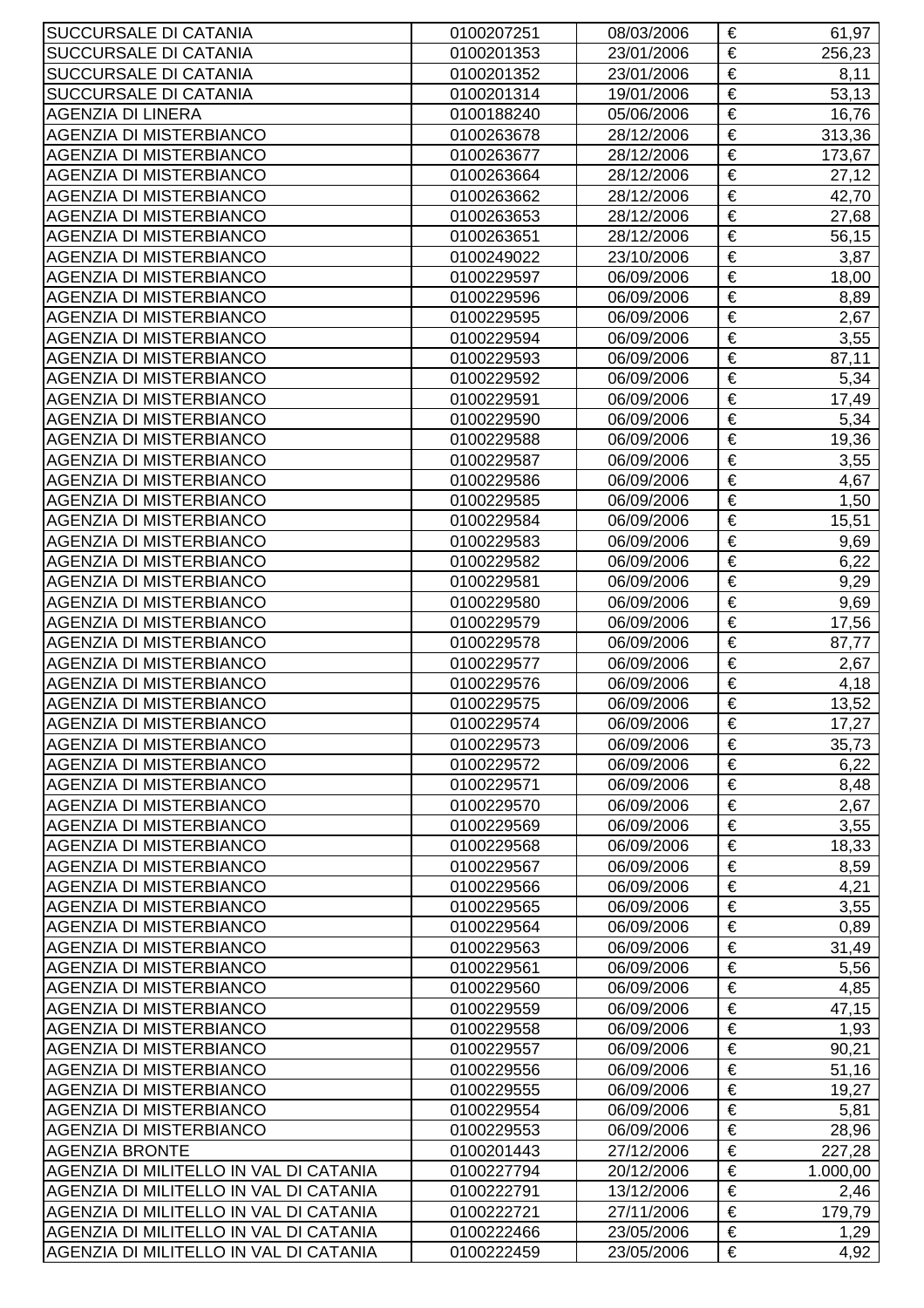| AGENZIA DI MILITELLO IN VAL DI CATANIA | 0100222436 | 19/05/2006 | €                     | 1,81     |
|----------------------------------------|------------|------------|-----------------------|----------|
| AGENZIA DI MILITELLO IN VAL DI CATANIA | 0100222435 | 19/05/2006 | €                     | 0,79     |
| AGENZIA DI MILITELLO IN VAL DI CATANIA | 0100222429 | 19/05/2006 | €                     | 1,57     |
| AGENZIA DI MILITELLO IN VAL DI CATANIA | 0100222428 | 19/05/2006 | €                     | 1,96     |
| AGENZIA DI MILITELLO IN VAL DI CATANIA | 0100222427 | 19/05/2006 | €                     | 0,39     |
| AGENZIA DI MILITELLO IN VAL DI CATANIA | 0100222425 | 19/05/2006 | €                     | 3,93     |
| AGENZIA DI MILITELLO IN VAL DI CATANIA | 0100222424 | 19/05/2006 | $\overline{\epsilon}$ | 0,36     |
| AGENZIA DI MILITELLO IN VAL DI CATANIA | 0100222421 | 19/05/2006 | €                     | 0,39     |
| AGENZIA DI MILITELLO IN VAL DI CATANIA | 0100222417 | 19/05/2006 | €                     | 0,79     |
| AGENZIA DI MILITELLO IN VAL DI CATANIA | 0100222416 | 19/05/2006 | €                     | 0,39     |
| AGENZIA DI MILITELLO IN VAL DI CATANIA | 0100222413 | 19/05/2006 | €                     | 0,79     |
| AGENZIA DI MILITELLO IN VAL DI CATANIA | 0100222412 | 19/05/2006 | €                     | 0,79     |
| AGENZIA DI MILITELLO IN VAL DI CATANIA | 0100222411 | 19/05/2006 | €                     | 2,36     |
| AGENZIA DI BELPASSO                    | 0300074639 | 25/10/2006 | €                     | 119,48   |
| AGENZIA DI BELPASSO                    | 0300074599 | 25/10/2006 | €                     | 106,51   |
| <b>AGENZIA DI BELPASSO</b>             | 0100242306 | 17/10/2006 | $\overline{\epsilon}$ | 495,74   |
| AGENZIA DI SAN PIETRO CLARENZA         | 0100253778 | 28/12/2006 | €                     | 58,94    |
| AGENZIA DI SAN PIETRO CLARENZA         | 0100253775 | 28/12/2006 | $\overline{\epsilon}$ | 450,00   |
| AGENZIA DI SAN PIETRO CLARENZA         | 0100253771 | 28/12/2006 | €                     | 99,70    |
| AGENZIA DI SAN PIETRO CLARENZA         | 0100253766 | 28/12/2006 | €                     | 42,20    |
| AGENZIA DI SAN PIETRO CLARENZA         | 0100253764 | 28/12/2006 | $\overline{\epsilon}$ | 80,00    |
| AGENZIA DI SAN PIETRO CLARENZA         | 0100253738 | 27/12/2006 | €                     | 80,00    |
| AGENZIA DI SAN PIETRO CLARENZA         | 0100253730 | 22/12/2006 | €                     | 99,70    |
| AGENZIA DI SAN PIETRO CLARENZA         | 0100253723 | 22/12/2006 | €                     | 80,00    |
| AGENZIA DI SAN PIETRO CLARENZA         | 0100253714 | 22/12/2006 | €                     | 99,70    |
| AGENZIA DI SAN PIETRO CLARENZA         | 0100253713 | 22/12/2006 | €                     | 167,92   |
| AGENZIA DI SAN PIETRO CLARENZA         | 0100242480 | 27/12/2006 | $\overline{\epsilon}$ | 34,17    |
| AGENZIA DI SAN PIETRO CLARENZA         | 0100242473 | 27/12/2006 | €                     | 203,40   |
| AGENZIA DI SAN PIETRO CLARENZA         | 0100242457 | 21/12/2006 | €                     | 9,87     |
| AGENZIA DI SAN PIETRO CLARENZA         | 0100242452 | 21/12/2006 | €                     | 23,39    |
| AGENZIA DI SAN PIETRO CLARENZA         | 0100242443 | 21/12/2006 | €                     | 7,74     |
| AGENZIA DI SAN PIETRO CLARENZA         | 0100242442 | 21/12/2006 | €                     | 15,49    |
| AGENZIA DI SAN PIETRO CLARENZA         | 0100242436 | 21/12/2006 | $\overline{\epsilon}$ | 84,03    |
| AGENZIA DI SAN PIETRO CLARENZA         | 0100242429 | 21/12/2006 | €                     | 8,91     |
| AGENZIA DI SAN PIETRO CLARENZA         | 0100215231 | 13/09/2006 | €                     | 30,00    |
| AGENZIA DI SAN PIETRO CLARENZA         | 0100198548 | 21/04/2006 | €                     | 29,21    |
| <b>AGENZIA DI NICOLOSI</b>             | 0100233984 | 18/12/2006 | €                     | 75,00    |
| <b>AGENZIA DI NICOLOSI</b>             | 0100233920 | 17/11/2006 | €                     | 12,63    |
| <b>AGENZIA DI NICOLOSI</b>             | 0100233817 | 29/06/2006 | €                     | 102,16   |
| <b>AGENZIA DI NICOLOSI</b>             | 0100233801 | 27/06/2006 | €                     | 250,00   |
| <b>AGENZIA DI NICOLOSI</b>             | 0100201513 | 25/05/2006 | €                     | 250,00   |
| AGENZIA DI VIAGRANDE                   | 0500144327 | 27/11/2006 | €                     | 3.000,00 |
| <b>AGENZIA DI VIAGRANDE</b>            | 0500144324 | 24/11/2006 | €                     | 5.000,00 |
| <b>AGENZIA DI PATERNO'</b>             | 0100209848 | 28/12/2006 | €                     | 95,00    |
| <b>AGENZIA DI PATERNO'</b>             | 0100209801 | 10/07/2006 | €                     | 216,96   |
| <b>AGENZIA DI PATERNO'</b>             | 0100205256 | 20/02/2006 | €                     | 50,49    |
| CATANIA AG. 1                          | 0500157300 | 28/12/2006 | €                     | 3.920,00 |
| CATANIA AG. 1                          | 0100215449 | 12/04/2006 | €                     | 8,71     |
| CATANIA AG. 1                          | 0100205369 | 09/03/2006 | €                     | 34,52    |
| CATANIA AG. 1                          | 0100196654 | 12/01/2006 | €                     | 3,24     |
| <b>AGENZIA DI SCORDIA</b>              | 0100255038 | 28/11/2006 | €                     | 150,00   |
| <b>AGENZIA DI ITALA</b>                | 0100264730 | 28/12/2006 | €                     | 51,65    |
| <b>AGENZIA DI ITALA</b>                | 0100264720 | 28/12/2006 | €                     | 79,20    |
| <b>AGENZIA DI ITALA</b>                | 0100264719 | 28/12/2006 | $\overline{\epsilon}$ | 125,00   |
| <b>AGENZIA DI ITALA</b>                | 0100264718 | 28/12/2006 | €                     | 1.000,00 |
| <b>AGENZIA DI ITALA</b>                | 0100264690 | 28/12/2006 | €                     | 86,56    |
| <b>AGENZIA DI ITALA</b>                | 0100264689 | 28/12/2006 | €                     | 290,91   |
| <b>AGENZIA DI ITALA</b>                | 0100264686 | 28/12/2006 | €                     | 413,00   |
| <b>AGENZIA DI ITALA</b>                | 0100264675 | 28/12/2006 | €                     | 256,00   |
| <b>AGENZIA DI ITALA</b>                | 0100234165 | 23/10/2006 | €                     | 17,12    |
| <b>AGENZIA DI ITALA</b>                | 0100234138 | 07/08/2006 | €                     | 126,03   |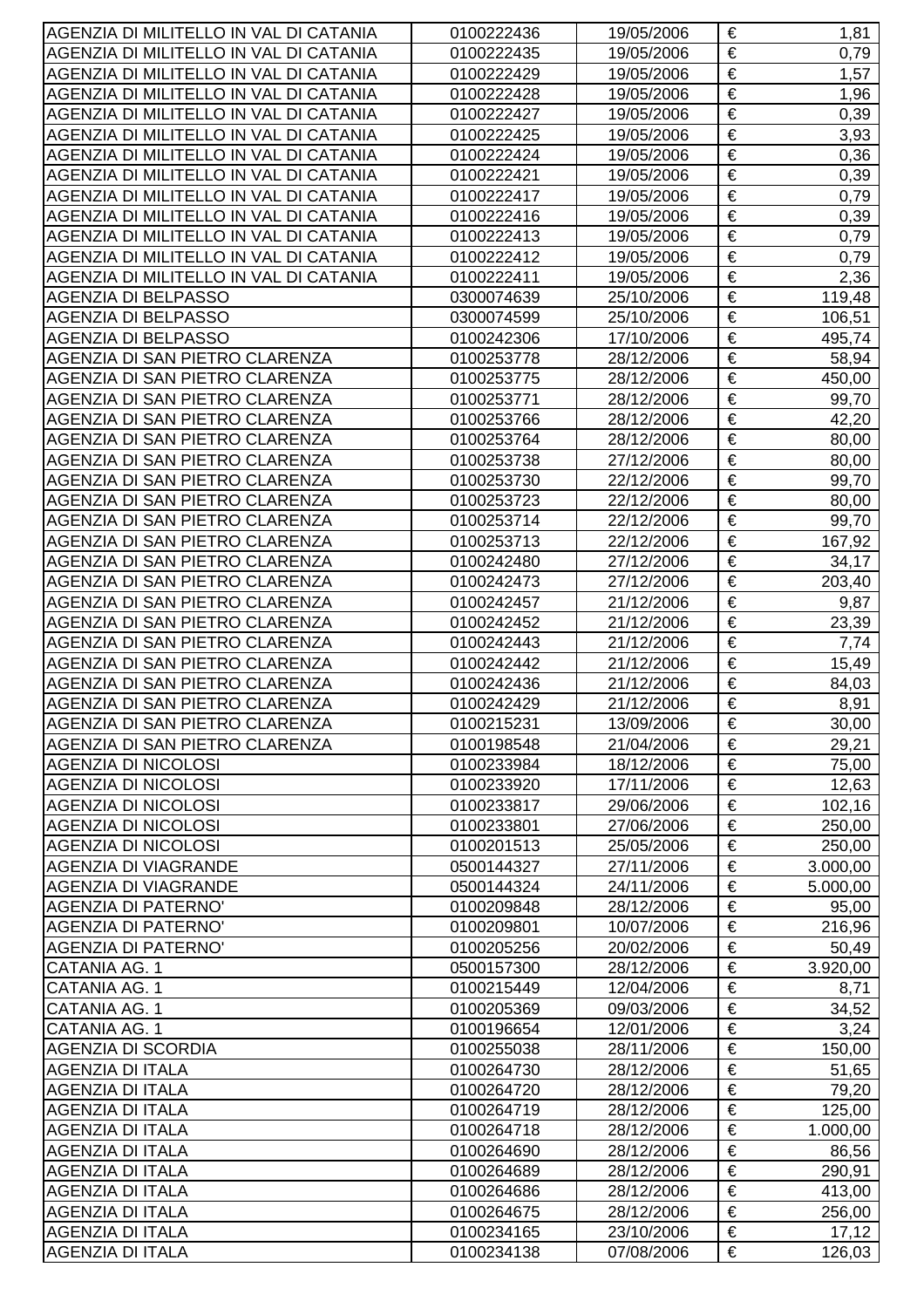| <b>AGENZIA DI ITALA</b>                                  | 0100212911               | 14/06/2006               | €                     | 1,93         |
|----------------------------------------------------------|--------------------------|--------------------------|-----------------------|--------------|
| <b>AGENZIA DI ITALA</b>                                  | 0100212884               | 13/06/2006               | €                     | 10,30        |
| <b>AGENZIA DI ITALA</b>                                  | 0100212881               | 13/06/2006               | €                     | 2,90         |
| <b>AGENZIA DI ITALA</b>                                  | 0100212843               | 24/04/2006               | €                     | 3,32         |
| <b>AGENZIA DI FIUMIDINISI</b>                            | 0100201819               | 29/06/2006               | €                     | 96,00        |
| <b>AGENZIA DI FIUMIDINISI</b>                            | 0100201818               | 29/06/2006               | €                     | 96,00        |
| <b>AGENZIA DI FIUMIDINISI</b>                            | 0100201817               | 29/06/2006               | €                     | 96,00        |
| <b>AGENZIA DI FIUMIDINISI</b>                            | 0100201816               | 29/06/2006               | €                     | 96,00        |
| <b>AGENZIA DI FIUMIDINISI</b>                            | 0100201815               | 29/06/2006               | $\overline{\epsilon}$ | 192,00       |
| <b>AGENZIA DI GIAMPILIERI</b>                            | 0100215510               | 21/06/2006               | €                     | 26,00        |
| AGENZIA N. 1 MESSINA                                     | 0100257934               | 11/12/2006               | €                     | 50,00        |
| SUCCURSALE DI MESSINA                                    | 0300081761               | 29/12/2006               | €                     | 3,46         |
| SUCCURSALE DI MESSINA                                    | 0100251610               | 17/10/2006               | €                     | 6, 19        |
| SUCCURSALE DI MESSINA                                    | 0100223336               | 18/09/2006               | €                     | 120,00       |
| SUCCURSALE DI MESSINA                                    | 0100223335               | 18/09/2006               | €                     | 180,00       |
| SUCCURSALE DI MESSINA                                    | 0100223165               | 15/06/2006               | $\overline{\epsilon}$ | 14,05        |
| SUCCURSALE DI MESSINA                                    | 0100223163               | 14/06/2006               | €                     | 35,00        |
| SUCCURSALE DI MESSINA                                    | 0100223162               | 13/06/2006               | €                     | 24,00        |
| SUCCURSALE DI MESSINA                                    | 0100215728               | 11/04/2006               | €                     | 11,57        |
| SUCCURSALE DI MESSINA                                    | 0100215715               | 05/04/2006               | €                     | 380,84       |
| SUCCURSALE DI MESSINA                                    | 0100208865               | 11/04/2006               | €                     | 0,39         |
| SUCCURSALE DI MESSINA                                    | 0100208825               | 22/03/2006               | €                     | 3,03         |
| SUCCURSALE DI MESSINA                                    | 0100208823               | 22/03/2006               | €                     | 4,46         |
| SUCCURSALE DI MESSINA                                    | 0100208820               | 22/03/2006               | €                     | 2,67         |
| SUCCURSALE DI MESSINA                                    | 0100188800               | 22/03/2006               | €                     | 3,87         |
| <b>AGENZIA DI MILAZZO</b>                                | 0300032193               | 29/06/2006               | €                     | 0,89         |
| <b>AGENZIA DI MILAZZO</b>                                | 0300032192               | 29/06/2006               | $\overline{\epsilon}$ | 0,89         |
| <b>AGENZIA DI MILAZZO</b>                                | 0300032182               | 29/06/2006               | €                     | 2,67         |
| <b>AGENZIA DI MILAZZO</b>                                | 0300032171               | 29/06/2006               | €                     | 2,32         |
| <b>AGENZIA DI MILAZZO</b>                                | 0300032168               | 29/06/2006               | €                     | 2,67         |
| <b>AGENZIA DI MILAZZO</b>                                | 0300032162               | 29/06/2006               | €                     | 5,34         |
| <b>AGENZIA DI MILAZZO</b>                                | 0300032152               | 29/06/2006               | €                     | 5,81         |
| <b>AGENZIA DI MILAZZO</b>                                | 0300032139               | 29/06/2006               | €                     | 63,87        |
| <b>AGENZIA DI MILAZZO</b>                                | 0300032138               | 29/06/2006               | €                     | 10,58        |
| <b>AGENZIA DI MILAZZO</b>                                | 0300032131               | 29/06/2006               | €                     | 7,75         |
| <b>AGENZIA DI MILAZZO</b>                                | 0300032124               | 29/06/2006               | €                     | 1,78         |
| <b>AGENZIA DI MILAZZO</b>                                | 0100242859               | 27/11/2006               | €                     | 68,02        |
| <b>AGENZIA DI MILAZZO</b>                                | 0100242858               | 27/11/2006               | €                     | 24,34        |
| <b>AGENZIA DI MILAZZO</b>                                | 0100242856               | 27/11/2006               | €                     | 338,62       |
| <b>AGENZIA DI MILAZZO</b>                                | 0100239983               | 13/10/2006               | €                     | 500,00       |
| <b>AGENZIA DI MILAZZO</b>                                | 0100239933               | 17/08/2006               | €                     | 45,00        |
| AGENZIA DI TAORMINA                                      | 0500114427               | 02/05/2006               | €                     | 1.400,00     |
| AGENZIA DI PRIOLO GARGALLO                               | 0100255113               | 23/11/2006               | €                     | 3,38         |
| AGENZIA DI PRIOLO GARGALLO                               | 0100243052               | 29/09/2006               | €                     | 3,86         |
| AGENZIA DI PRIOLO GARGALLO                               | 0100238300               | 29/09/2006               | €                     | 135,20       |
| AGENZIA DI PRIOLO GARGALLO                               | 0100238224               | 28/07/2006               | €                     | 49,10        |
| AGENZIA DI PRIOLO GARGALLO                               | 0100238212               | 25/07/2006               | €                     | 17,12        |
| AGENZIA DI PRIOLO GARGALLO                               | 0100238211               | 25/07/2006               | €                     | 17,12        |
| AGENZIA DI PRIOLO GARGALLO                               | 0100233031               | 22/06/2006               | €                     | 3,42         |
| AGENZIA DI PRIOLO GARGALLO                               | 0100233022               | 22/06/2006               | €                     | 0,85         |
| AGENZIA DI PRIOLO GARGALLO                               | 0100233020               | 22/06/2006               | €                     | 0,39         |
| AGENZIA DI PRIOLO GARGALLO                               | 0100233019               | 22/06/2006               | €                     | 0,39         |
| AGENZIA DI PRIOLO GARGALLO                               | 0100233017               | 22/06/2006               | €<br>€                | 0,79         |
| AGENZIA DI PRIOLO GARGALLO                               | 0100233016               | 22/06/2006               | $\in$                 | 0,43         |
| AGENZIA DI PRIOLO GARGALLO                               | 0100233015               | 22/06/2006               | €                     | 0,39         |
| AGENZIA DI PRIOLO GARGALLO                               | 0100233011               | 22/06/2006               | €                     | 0,43         |
| AGENZIA DI PRIOLO GARGALLO<br>AGENZIA DI PRIOLO GARGALLO | 0100233010               | 22/06/2006               | $\in$                 | 1,96         |
| AGENZIA DI PRIOLO GARGALLO                               | 0100233009<br>0100233008 | 22/06/2006<br>22/06/2006 | €                     | 0,39         |
| AGENZIA DI PRIOLO GARGALLO                               | 0100233007               | 22/06/2006               | €                     | 0,39<br>0,79 |
| AGENZIA DI PRIOLO GARGALLO                               | 0100233004               | 22/06/2006               | €                     | 0,79         |
|                                                          |                          |                          |                       |              |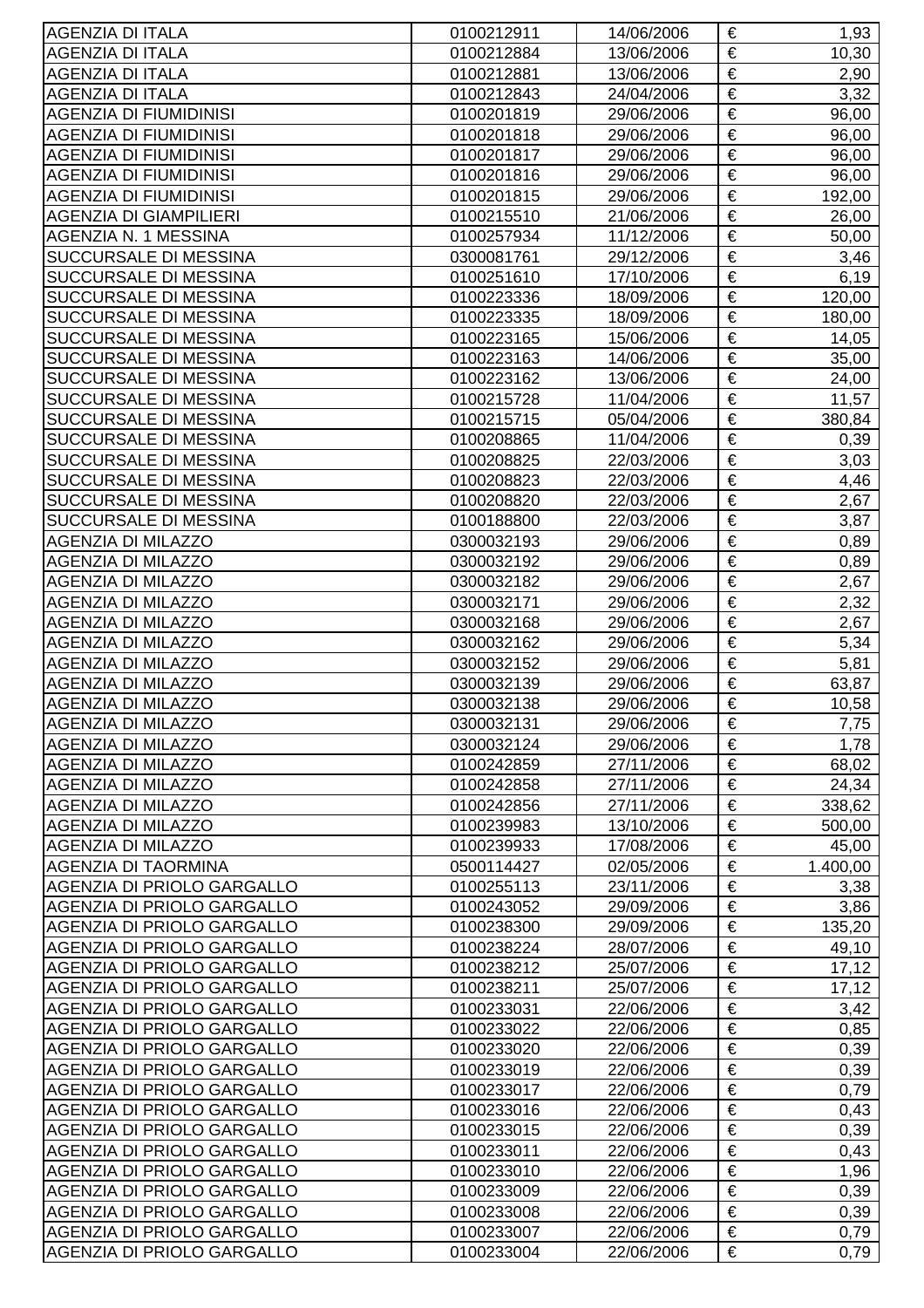| €<br>0100233002<br>22/06/2006<br>1,18<br>€<br>0100228099<br>22/06/2006<br>0,85<br>€<br><b>AGENZIA DI PRIOLO GARGALLO</b><br>21/06/2006<br>38,68<br>0100228095<br>€<br>AGENZIA DI PRIOLO GARGALLO<br>21/06/2006<br>0100228094<br>1,78<br>€<br>AGENZIA DI PRIOLO GARGALLO<br>21/06/2006<br>0100228091<br>1,77<br>$\overline{\epsilon}$<br><b>AGENZIA DI PRIOLO GARGALLO</b><br>5,98<br>0100228089<br>21/06/2006<br>€<br>6,22<br>0100228088<br>21/06/2006<br>€<br>AGENZIA DI PRIOLO GARGALLO<br>0100228087<br>21/06/2006<br>10,41<br>€<br><b>AGENZIA DI PRIOLO GARGALLO</b><br>21/06/2006<br>6,28<br>0100228086<br>€<br>AGENZIA DI PRIOLO GARGALLO<br>0100228085<br>21/06/2006<br>2,67<br>€<br>AGENZIA DI PRIOLO GARGALLO<br>21/06/2006<br>0,89<br>0100228084<br>€<br>0100228082<br>21/06/2006<br>6,69<br>€<br>0100228080<br>21/06/2006<br>1,78<br>€<br>21/06/2006<br>0100228079<br>1,78<br>$\overline{\epsilon}$<br>AGENZIA DI PRIOLO GARGALLO<br>0100228078<br>21/06/2006<br>1,77<br>€<br>AGENZIA DI PRIOLO GARGALLO<br>0100228076<br>21/06/2006<br>7,35<br>$\overline{\epsilon}$<br><b>AGENZIA DI PRIOLO GARGALLO</b><br>9,79<br>0100228075<br>21/06/2006<br>€<br>0100228074<br>21/06/2006<br>6,66<br>€<br><b>AGENZIA DI PRIOLO GARGALLO</b><br>21/06/2006<br>2,67<br>0100228073<br>€<br>21/06/2006<br>2,67<br>0100228072<br>€<br>AGENZIA DI PRIOLO GARGALLO<br>0100228070<br>21/06/2006<br>2,67<br>€<br>AGENZIA DI PRIOLO GARGALLO<br>21/06/2006<br>0,89<br>0100228069<br>€<br>0100228068<br>21/06/2006<br>4,46<br>€<br>AGENZIA DI PRIOLO GARGALLO<br>21/06/2006<br>0100228066<br>2,67<br>€<br>21/06/2006<br>2,67<br>0100228064<br>$\overline{\epsilon}$<br>AGENZIA DI PRIOLO GARGALLO<br>0100228062<br>21/06/2006<br>3,55<br>€<br>AGENZIA DI PRIOLO GARGALLO<br>0100228061<br>21/06/2006<br>3,03<br>€<br><b>AGENZIA DI PRIOLO GARGALLO</b><br>2,67<br>0100228060<br>21/06/2006<br>€<br>0100228057<br>21/06/2006<br>0,89<br>€<br>AGENZIA DI PRIOLO GARGALLO<br>0100228056<br>21/06/2006<br>4,46<br>€<br><b>AGENZIA DI PRIOLO GARGALLO</b><br>0100228055<br>21/06/2006<br>0,89<br>€<br>AGENZIA DI PRIOLO GARGALLO<br>0100228054<br>21/06/2006<br>9,04<br>€<br>AGENZIA DI PRIOLO GARGALLO<br>0100228053<br>21/06/2006<br>1,93<br>0100228051<br>21/06/2006<br>31,53<br>€<br>€<br>AGENZIA DI PRIOLO GARGALLO<br>0100228048<br>21/06/2006<br>1,93<br>€<br>AGENZIA DI PRIOLO GARGALLO<br>2,82<br>21/06/2006<br>0100228047<br>€<br>AGENZIA DI PRIOLO GARGALLO<br>0100228041<br>21/06/2006<br>7,58<br>€<br>AGENZIA DI PRIOLO GARGALLO<br>0100228039<br>21/06/2006<br>6,63<br>€<br>5,81<br>AGENZIA DI PRIOLO GARGALLO<br>21/06/2006<br>0100228034<br>€<br>AGENZIA DI PRIOLO GARGALLO<br>0100228033<br>21/06/2006<br>9,69<br>€<br>AGENZIA DI PRIOLO GARGALLO<br>1,93<br>0100228028<br>21/06/2006<br>€<br>AGENZIA DI PRIOLO GARGALLO<br>21/06/2006<br>6,22<br>0100228026<br>€<br>0,89<br>AGENZIA DI PRIOLO GARGALLO<br>21/06/2006<br>0100228022<br>€<br>AGENZIA DI PRIOLO GARGALLO<br>0100228021<br>21/06/2006<br>4,46<br>€<br>AGENZIA DI PRIOLO GARGALLO<br>18/05/2006<br>0100217598<br>6,44<br>€<br>AGENZIA DI PRIOLO GARGALLO<br>0100213089<br>27/04/2006<br>834,00<br>€<br>AGENZIA DI PRIOLO GARGALLO<br>17/03/2006<br>5,08<br>0100205475<br>€<br>AGENZIA DI PRIOLO GARGALLO<br>0100205429<br>10/03/2006<br>3,38<br>€<br>AGENZIA DI PRIOLO GARGALLO<br>0100205414<br>08/03/2006<br>3,38<br>€<br>2.000,00<br><b>AGENZIA DI MELILLI</b><br>0500135726<br>21/07/2006<br>€<br><b>AGENZIA DI MELILLI</b><br>236,08<br>0300065741<br>12/06/2006<br>€<br><b>AGENZIA DI MELILLI</b><br>0300065653<br>12/06/2006<br>64,25<br>$\overline{\epsilon}$<br><b>AGENZIA DI MELILLI</b><br>12/06/2006<br>64,25<br>0300065624<br>€<br><b>AGENZIA DI MELILLI</b><br>0300061205<br>03/04/2006<br>11,47<br>€<br><b>AGENZIA DI MELILLI</b><br>03/04/2006<br>0300061192<br>5,81<br>€<br><b>AGENZIA DI MELILLI</b><br>0300061182<br>03/04/2006<br>16,01<br>€<br><b>AGENZIA DI MELILLI</b><br>0300061172<br>03/04/2006<br>2,67<br>€<br><b>AGENZIA DI MELILLI</b><br>0300061160<br>03/04/2006<br>1,78<br>€<br><b>AGENZIA DI MELILLI</b><br>0300061155<br>03/04/2006<br>5,45<br>€<br><b>AGENZIA DI MELILLI</b><br>13/12/2006<br>0100263125<br>12,90 | AGENZIA DI PRIOLO GARGALLO | 0100233003 | 22/06/2006 | € | 1,29 |
|--------------------------------------------------------------------------------------------------------------------------------------------------------------------------------------------------------------------------------------------------------------------------------------------------------------------------------------------------------------------------------------------------------------------------------------------------------------------------------------------------------------------------------------------------------------------------------------------------------------------------------------------------------------------------------------------------------------------------------------------------------------------------------------------------------------------------------------------------------------------------------------------------------------------------------------------------------------------------------------------------------------------------------------------------------------------------------------------------------------------------------------------------------------------------------------------------------------------------------------------------------------------------------------------------------------------------------------------------------------------------------------------------------------------------------------------------------------------------------------------------------------------------------------------------------------------------------------------------------------------------------------------------------------------------------------------------------------------------------------------------------------------------------------------------------------------------------------------------------------------------------------------------------------------------------------------------------------------------------------------------------------------------------------------------------------------------------------------------------------------------------------------------------------------------------------------------------------------------------------------------------------------------------------------------------------------------------------------------------------------------------------------------------------------------------------------------------------------------------------------------------------------------------------------------------------------------------------------------------------------------------------------------------------------------------------------------------------------------------------------------------------------------------------------------------------------------------------------------------------------------------------------------------------------------------------------------------------------------------------------------------------------------------------------------------------------------------------------------------------------------------------------------------------------------------------------------------------------------------------------------------------------------------------------------------------------------------------------------------------------------------------------------------------------------------------------------------------------------------------------------------------------------------------------------------------------------------------------------------------------------------------------------------------------------------------------------------------------------------------------------------------------------------------------------------------------------------------------------------------------------------------------------------------------------------------------------------------------------------------------------------------------------------------------------------------------------------------------------------------------------------------------------------------------------------------------------------------------|----------------------------|------------|------------|---|------|
|                                                                                                                                                                                                                                                                                                                                                                                                                                                                                                                                                                                                                                                                                                                                                                                                                                                                                                                                                                                                                                                                                                                                                                                                                                                                                                                                                                                                                                                                                                                                                                                                                                                                                                                                                                                                                                                                                                                                                                                                                                                                                                                                                                                                                                                                                                                                                                                                                                                                                                                                                                                                                                                                                                                                                                                                                                                                                                                                                                                                                                                                                                                                                                                                                                                                                                                                                                                                                                                                                                                                                                                                                                                                                                                                                                                                                                                                                                                                                                                                                                                                                                                                                                                                                    | AGENZIA DI PRIOLO GARGALLO |            |            |   |      |
|                                                                                                                                                                                                                                                                                                                                                                                                                                                                                                                                                                                                                                                                                                                                                                                                                                                                                                                                                                                                                                                                                                                                                                                                                                                                                                                                                                                                                                                                                                                                                                                                                                                                                                                                                                                                                                                                                                                                                                                                                                                                                                                                                                                                                                                                                                                                                                                                                                                                                                                                                                                                                                                                                                                                                                                                                                                                                                                                                                                                                                                                                                                                                                                                                                                                                                                                                                                                                                                                                                                                                                                                                                                                                                                                                                                                                                                                                                                                                                                                                                                                                                                                                                                                                    | AGENZIA DI PRIOLO GARGALLO |            |            |   |      |
|                                                                                                                                                                                                                                                                                                                                                                                                                                                                                                                                                                                                                                                                                                                                                                                                                                                                                                                                                                                                                                                                                                                                                                                                                                                                                                                                                                                                                                                                                                                                                                                                                                                                                                                                                                                                                                                                                                                                                                                                                                                                                                                                                                                                                                                                                                                                                                                                                                                                                                                                                                                                                                                                                                                                                                                                                                                                                                                                                                                                                                                                                                                                                                                                                                                                                                                                                                                                                                                                                                                                                                                                                                                                                                                                                                                                                                                                                                                                                                                                                                                                                                                                                                                                                    |                            |            |            |   |      |
|                                                                                                                                                                                                                                                                                                                                                                                                                                                                                                                                                                                                                                                                                                                                                                                                                                                                                                                                                                                                                                                                                                                                                                                                                                                                                                                                                                                                                                                                                                                                                                                                                                                                                                                                                                                                                                                                                                                                                                                                                                                                                                                                                                                                                                                                                                                                                                                                                                                                                                                                                                                                                                                                                                                                                                                                                                                                                                                                                                                                                                                                                                                                                                                                                                                                                                                                                                                                                                                                                                                                                                                                                                                                                                                                                                                                                                                                                                                                                                                                                                                                                                                                                                                                                    |                            |            |            |   |      |
|                                                                                                                                                                                                                                                                                                                                                                                                                                                                                                                                                                                                                                                                                                                                                                                                                                                                                                                                                                                                                                                                                                                                                                                                                                                                                                                                                                                                                                                                                                                                                                                                                                                                                                                                                                                                                                                                                                                                                                                                                                                                                                                                                                                                                                                                                                                                                                                                                                                                                                                                                                                                                                                                                                                                                                                                                                                                                                                                                                                                                                                                                                                                                                                                                                                                                                                                                                                                                                                                                                                                                                                                                                                                                                                                                                                                                                                                                                                                                                                                                                                                                                                                                                                                                    |                            |            |            |   |      |
|                                                                                                                                                                                                                                                                                                                                                                                                                                                                                                                                                                                                                                                                                                                                                                                                                                                                                                                                                                                                                                                                                                                                                                                                                                                                                                                                                                                                                                                                                                                                                                                                                                                                                                                                                                                                                                                                                                                                                                                                                                                                                                                                                                                                                                                                                                                                                                                                                                                                                                                                                                                                                                                                                                                                                                                                                                                                                                                                                                                                                                                                                                                                                                                                                                                                                                                                                                                                                                                                                                                                                                                                                                                                                                                                                                                                                                                                                                                                                                                                                                                                                                                                                                                                                    |                            |            |            |   |      |
|                                                                                                                                                                                                                                                                                                                                                                                                                                                                                                                                                                                                                                                                                                                                                                                                                                                                                                                                                                                                                                                                                                                                                                                                                                                                                                                                                                                                                                                                                                                                                                                                                                                                                                                                                                                                                                                                                                                                                                                                                                                                                                                                                                                                                                                                                                                                                                                                                                                                                                                                                                                                                                                                                                                                                                                                                                                                                                                                                                                                                                                                                                                                                                                                                                                                                                                                                                                                                                                                                                                                                                                                                                                                                                                                                                                                                                                                                                                                                                                                                                                                                                                                                                                                                    | AGENZIA DI PRIOLO GARGALLO |            |            |   |      |
|                                                                                                                                                                                                                                                                                                                                                                                                                                                                                                                                                                                                                                                                                                                                                                                                                                                                                                                                                                                                                                                                                                                                                                                                                                                                                                                                                                                                                                                                                                                                                                                                                                                                                                                                                                                                                                                                                                                                                                                                                                                                                                                                                                                                                                                                                                                                                                                                                                                                                                                                                                                                                                                                                                                                                                                                                                                                                                                                                                                                                                                                                                                                                                                                                                                                                                                                                                                                                                                                                                                                                                                                                                                                                                                                                                                                                                                                                                                                                                                                                                                                                                                                                                                                                    |                            |            |            |   |      |
|                                                                                                                                                                                                                                                                                                                                                                                                                                                                                                                                                                                                                                                                                                                                                                                                                                                                                                                                                                                                                                                                                                                                                                                                                                                                                                                                                                                                                                                                                                                                                                                                                                                                                                                                                                                                                                                                                                                                                                                                                                                                                                                                                                                                                                                                                                                                                                                                                                                                                                                                                                                                                                                                                                                                                                                                                                                                                                                                                                                                                                                                                                                                                                                                                                                                                                                                                                                                                                                                                                                                                                                                                                                                                                                                                                                                                                                                                                                                                                                                                                                                                                                                                                                                                    |                            |            |            |   |      |
|                                                                                                                                                                                                                                                                                                                                                                                                                                                                                                                                                                                                                                                                                                                                                                                                                                                                                                                                                                                                                                                                                                                                                                                                                                                                                                                                                                                                                                                                                                                                                                                                                                                                                                                                                                                                                                                                                                                                                                                                                                                                                                                                                                                                                                                                                                                                                                                                                                                                                                                                                                                                                                                                                                                                                                                                                                                                                                                                                                                                                                                                                                                                                                                                                                                                                                                                                                                                                                                                                                                                                                                                                                                                                                                                                                                                                                                                                                                                                                                                                                                                                                                                                                                                                    |                            |            |            |   |      |
|                                                                                                                                                                                                                                                                                                                                                                                                                                                                                                                                                                                                                                                                                                                                                                                                                                                                                                                                                                                                                                                                                                                                                                                                                                                                                                                                                                                                                                                                                                                                                                                                                                                                                                                                                                                                                                                                                                                                                                                                                                                                                                                                                                                                                                                                                                                                                                                                                                                                                                                                                                                                                                                                                                                                                                                                                                                                                                                                                                                                                                                                                                                                                                                                                                                                                                                                                                                                                                                                                                                                                                                                                                                                                                                                                                                                                                                                                                                                                                                                                                                                                                                                                                                                                    |                            |            |            |   |      |
|                                                                                                                                                                                                                                                                                                                                                                                                                                                                                                                                                                                                                                                                                                                                                                                                                                                                                                                                                                                                                                                                                                                                                                                                                                                                                                                                                                                                                                                                                                                                                                                                                                                                                                                                                                                                                                                                                                                                                                                                                                                                                                                                                                                                                                                                                                                                                                                                                                                                                                                                                                                                                                                                                                                                                                                                                                                                                                                                                                                                                                                                                                                                                                                                                                                                                                                                                                                                                                                                                                                                                                                                                                                                                                                                                                                                                                                                                                                                                                                                                                                                                                                                                                                                                    | AGENZIA DI PRIOLO GARGALLO |            |            |   |      |
|                                                                                                                                                                                                                                                                                                                                                                                                                                                                                                                                                                                                                                                                                                                                                                                                                                                                                                                                                                                                                                                                                                                                                                                                                                                                                                                                                                                                                                                                                                                                                                                                                                                                                                                                                                                                                                                                                                                                                                                                                                                                                                                                                                                                                                                                                                                                                                                                                                                                                                                                                                                                                                                                                                                                                                                                                                                                                                                                                                                                                                                                                                                                                                                                                                                                                                                                                                                                                                                                                                                                                                                                                                                                                                                                                                                                                                                                                                                                                                                                                                                                                                                                                                                                                    | AGENZIA DI PRIOLO GARGALLO |            |            |   |      |
|                                                                                                                                                                                                                                                                                                                                                                                                                                                                                                                                                                                                                                                                                                                                                                                                                                                                                                                                                                                                                                                                                                                                                                                                                                                                                                                                                                                                                                                                                                                                                                                                                                                                                                                                                                                                                                                                                                                                                                                                                                                                                                                                                                                                                                                                                                                                                                                                                                                                                                                                                                                                                                                                                                                                                                                                                                                                                                                                                                                                                                                                                                                                                                                                                                                                                                                                                                                                                                                                                                                                                                                                                                                                                                                                                                                                                                                                                                                                                                                                                                                                                                                                                                                                                    | AGENZIA DI PRIOLO GARGALLO |            |            |   |      |
|                                                                                                                                                                                                                                                                                                                                                                                                                                                                                                                                                                                                                                                                                                                                                                                                                                                                                                                                                                                                                                                                                                                                                                                                                                                                                                                                                                                                                                                                                                                                                                                                                                                                                                                                                                                                                                                                                                                                                                                                                                                                                                                                                                                                                                                                                                                                                                                                                                                                                                                                                                                                                                                                                                                                                                                                                                                                                                                                                                                                                                                                                                                                                                                                                                                                                                                                                                                                                                                                                                                                                                                                                                                                                                                                                                                                                                                                                                                                                                                                                                                                                                                                                                                                                    |                            |            |            |   |      |
|                                                                                                                                                                                                                                                                                                                                                                                                                                                                                                                                                                                                                                                                                                                                                                                                                                                                                                                                                                                                                                                                                                                                                                                                                                                                                                                                                                                                                                                                                                                                                                                                                                                                                                                                                                                                                                                                                                                                                                                                                                                                                                                                                                                                                                                                                                                                                                                                                                                                                                                                                                                                                                                                                                                                                                                                                                                                                                                                                                                                                                                                                                                                                                                                                                                                                                                                                                                                                                                                                                                                                                                                                                                                                                                                                                                                                                                                                                                                                                                                                                                                                                                                                                                                                    |                            |            |            |   |      |
|                                                                                                                                                                                                                                                                                                                                                                                                                                                                                                                                                                                                                                                                                                                                                                                                                                                                                                                                                                                                                                                                                                                                                                                                                                                                                                                                                                                                                                                                                                                                                                                                                                                                                                                                                                                                                                                                                                                                                                                                                                                                                                                                                                                                                                                                                                                                                                                                                                                                                                                                                                                                                                                                                                                                                                                                                                                                                                                                                                                                                                                                                                                                                                                                                                                                                                                                                                                                                                                                                                                                                                                                                                                                                                                                                                                                                                                                                                                                                                                                                                                                                                                                                                                                                    |                            |            |            |   |      |
|                                                                                                                                                                                                                                                                                                                                                                                                                                                                                                                                                                                                                                                                                                                                                                                                                                                                                                                                                                                                                                                                                                                                                                                                                                                                                                                                                                                                                                                                                                                                                                                                                                                                                                                                                                                                                                                                                                                                                                                                                                                                                                                                                                                                                                                                                                                                                                                                                                                                                                                                                                                                                                                                                                                                                                                                                                                                                                                                                                                                                                                                                                                                                                                                                                                                                                                                                                                                                                                                                                                                                                                                                                                                                                                                                                                                                                                                                                                                                                                                                                                                                                                                                                                                                    | AGENZIA DI PRIOLO GARGALLO |            |            |   |      |
|                                                                                                                                                                                                                                                                                                                                                                                                                                                                                                                                                                                                                                                                                                                                                                                                                                                                                                                                                                                                                                                                                                                                                                                                                                                                                                                                                                                                                                                                                                                                                                                                                                                                                                                                                                                                                                                                                                                                                                                                                                                                                                                                                                                                                                                                                                                                                                                                                                                                                                                                                                                                                                                                                                                                                                                                                                                                                                                                                                                                                                                                                                                                                                                                                                                                                                                                                                                                                                                                                                                                                                                                                                                                                                                                                                                                                                                                                                                                                                                                                                                                                                                                                                                                                    |                            |            |            |   |      |
|                                                                                                                                                                                                                                                                                                                                                                                                                                                                                                                                                                                                                                                                                                                                                                                                                                                                                                                                                                                                                                                                                                                                                                                                                                                                                                                                                                                                                                                                                                                                                                                                                                                                                                                                                                                                                                                                                                                                                                                                                                                                                                                                                                                                                                                                                                                                                                                                                                                                                                                                                                                                                                                                                                                                                                                                                                                                                                                                                                                                                                                                                                                                                                                                                                                                                                                                                                                                                                                                                                                                                                                                                                                                                                                                                                                                                                                                                                                                                                                                                                                                                                                                                                                                                    | AGENZIA DI PRIOLO GARGALLO |            |            |   |      |
|                                                                                                                                                                                                                                                                                                                                                                                                                                                                                                                                                                                                                                                                                                                                                                                                                                                                                                                                                                                                                                                                                                                                                                                                                                                                                                                                                                                                                                                                                                                                                                                                                                                                                                                                                                                                                                                                                                                                                                                                                                                                                                                                                                                                                                                                                                                                                                                                                                                                                                                                                                                                                                                                                                                                                                                                                                                                                                                                                                                                                                                                                                                                                                                                                                                                                                                                                                                                                                                                                                                                                                                                                                                                                                                                                                                                                                                                                                                                                                                                                                                                                                                                                                                                                    |                            |            |            |   |      |
|                                                                                                                                                                                                                                                                                                                                                                                                                                                                                                                                                                                                                                                                                                                                                                                                                                                                                                                                                                                                                                                                                                                                                                                                                                                                                                                                                                                                                                                                                                                                                                                                                                                                                                                                                                                                                                                                                                                                                                                                                                                                                                                                                                                                                                                                                                                                                                                                                                                                                                                                                                                                                                                                                                                                                                                                                                                                                                                                                                                                                                                                                                                                                                                                                                                                                                                                                                                                                                                                                                                                                                                                                                                                                                                                                                                                                                                                                                                                                                                                                                                                                                                                                                                                                    |                            |            |            |   |      |
|                                                                                                                                                                                                                                                                                                                                                                                                                                                                                                                                                                                                                                                                                                                                                                                                                                                                                                                                                                                                                                                                                                                                                                                                                                                                                                                                                                                                                                                                                                                                                                                                                                                                                                                                                                                                                                                                                                                                                                                                                                                                                                                                                                                                                                                                                                                                                                                                                                                                                                                                                                                                                                                                                                                                                                                                                                                                                                                                                                                                                                                                                                                                                                                                                                                                                                                                                                                                                                                                                                                                                                                                                                                                                                                                                                                                                                                                                                                                                                                                                                                                                                                                                                                                                    | AGENZIA DI PRIOLO GARGALLO |            |            |   |      |
|                                                                                                                                                                                                                                                                                                                                                                                                                                                                                                                                                                                                                                                                                                                                                                                                                                                                                                                                                                                                                                                                                                                                                                                                                                                                                                                                                                                                                                                                                                                                                                                                                                                                                                                                                                                                                                                                                                                                                                                                                                                                                                                                                                                                                                                                                                                                                                                                                                                                                                                                                                                                                                                                                                                                                                                                                                                                                                                                                                                                                                                                                                                                                                                                                                                                                                                                                                                                                                                                                                                                                                                                                                                                                                                                                                                                                                                                                                                                                                                                                                                                                                                                                                                                                    |                            |            |            |   |      |
|                                                                                                                                                                                                                                                                                                                                                                                                                                                                                                                                                                                                                                                                                                                                                                                                                                                                                                                                                                                                                                                                                                                                                                                                                                                                                                                                                                                                                                                                                                                                                                                                                                                                                                                                                                                                                                                                                                                                                                                                                                                                                                                                                                                                                                                                                                                                                                                                                                                                                                                                                                                                                                                                                                                                                                                                                                                                                                                                                                                                                                                                                                                                                                                                                                                                                                                                                                                                                                                                                                                                                                                                                                                                                                                                                                                                                                                                                                                                                                                                                                                                                                                                                                                                                    | AGENZIA DI PRIOLO GARGALLO |            |            |   |      |
|                                                                                                                                                                                                                                                                                                                                                                                                                                                                                                                                                                                                                                                                                                                                                                                                                                                                                                                                                                                                                                                                                                                                                                                                                                                                                                                                                                                                                                                                                                                                                                                                                                                                                                                                                                                                                                                                                                                                                                                                                                                                                                                                                                                                                                                                                                                                                                                                                                                                                                                                                                                                                                                                                                                                                                                                                                                                                                                                                                                                                                                                                                                                                                                                                                                                                                                                                                                                                                                                                                                                                                                                                                                                                                                                                                                                                                                                                                                                                                                                                                                                                                                                                                                                                    |                            |            |            |   |      |
|                                                                                                                                                                                                                                                                                                                                                                                                                                                                                                                                                                                                                                                                                                                                                                                                                                                                                                                                                                                                                                                                                                                                                                                                                                                                                                                                                                                                                                                                                                                                                                                                                                                                                                                                                                                                                                                                                                                                                                                                                                                                                                                                                                                                                                                                                                                                                                                                                                                                                                                                                                                                                                                                                                                                                                                                                                                                                                                                                                                                                                                                                                                                                                                                                                                                                                                                                                                                                                                                                                                                                                                                                                                                                                                                                                                                                                                                                                                                                                                                                                                                                                                                                                                                                    |                            |            |            |   |      |
|                                                                                                                                                                                                                                                                                                                                                                                                                                                                                                                                                                                                                                                                                                                                                                                                                                                                                                                                                                                                                                                                                                                                                                                                                                                                                                                                                                                                                                                                                                                                                                                                                                                                                                                                                                                                                                                                                                                                                                                                                                                                                                                                                                                                                                                                                                                                                                                                                                                                                                                                                                                                                                                                                                                                                                                                                                                                                                                                                                                                                                                                                                                                                                                                                                                                                                                                                                                                                                                                                                                                                                                                                                                                                                                                                                                                                                                                                                                                                                                                                                                                                                                                                                                                                    |                            |            |            |   |      |
|                                                                                                                                                                                                                                                                                                                                                                                                                                                                                                                                                                                                                                                                                                                                                                                                                                                                                                                                                                                                                                                                                                                                                                                                                                                                                                                                                                                                                                                                                                                                                                                                                                                                                                                                                                                                                                                                                                                                                                                                                                                                                                                                                                                                                                                                                                                                                                                                                                                                                                                                                                                                                                                                                                                                                                                                                                                                                                                                                                                                                                                                                                                                                                                                                                                                                                                                                                                                                                                                                                                                                                                                                                                                                                                                                                                                                                                                                                                                                                                                                                                                                                                                                                                                                    | AGENZIA DI PRIOLO GARGALLO |            |            |   |      |
|                                                                                                                                                                                                                                                                                                                                                                                                                                                                                                                                                                                                                                                                                                                                                                                                                                                                                                                                                                                                                                                                                                                                                                                                                                                                                                                                                                                                                                                                                                                                                                                                                                                                                                                                                                                                                                                                                                                                                                                                                                                                                                                                                                                                                                                                                                                                                                                                                                                                                                                                                                                                                                                                                                                                                                                                                                                                                                                                                                                                                                                                                                                                                                                                                                                                                                                                                                                                                                                                                                                                                                                                                                                                                                                                                                                                                                                                                                                                                                                                                                                                                                                                                                                                                    |                            |            |            |   |      |
|                                                                                                                                                                                                                                                                                                                                                                                                                                                                                                                                                                                                                                                                                                                                                                                                                                                                                                                                                                                                                                                                                                                                                                                                                                                                                                                                                                                                                                                                                                                                                                                                                                                                                                                                                                                                                                                                                                                                                                                                                                                                                                                                                                                                                                                                                                                                                                                                                                                                                                                                                                                                                                                                                                                                                                                                                                                                                                                                                                                                                                                                                                                                                                                                                                                                                                                                                                                                                                                                                                                                                                                                                                                                                                                                                                                                                                                                                                                                                                                                                                                                                                                                                                                                                    |                            |            |            |   |      |
|                                                                                                                                                                                                                                                                                                                                                                                                                                                                                                                                                                                                                                                                                                                                                                                                                                                                                                                                                                                                                                                                                                                                                                                                                                                                                                                                                                                                                                                                                                                                                                                                                                                                                                                                                                                                                                                                                                                                                                                                                                                                                                                                                                                                                                                                                                                                                                                                                                                                                                                                                                                                                                                                                                                                                                                                                                                                                                                                                                                                                                                                                                                                                                                                                                                                                                                                                                                                                                                                                                                                                                                                                                                                                                                                                                                                                                                                                                                                                                                                                                                                                                                                                                                                                    |                            |            |            |   |      |
|                                                                                                                                                                                                                                                                                                                                                                                                                                                                                                                                                                                                                                                                                                                                                                                                                                                                                                                                                                                                                                                                                                                                                                                                                                                                                                                                                                                                                                                                                                                                                                                                                                                                                                                                                                                                                                                                                                                                                                                                                                                                                                                                                                                                                                                                                                                                                                                                                                                                                                                                                                                                                                                                                                                                                                                                                                                                                                                                                                                                                                                                                                                                                                                                                                                                                                                                                                                                                                                                                                                                                                                                                                                                                                                                                                                                                                                                                                                                                                                                                                                                                                                                                                                                                    |                            |            |            |   |      |
|                                                                                                                                                                                                                                                                                                                                                                                                                                                                                                                                                                                                                                                                                                                                                                                                                                                                                                                                                                                                                                                                                                                                                                                                                                                                                                                                                                                                                                                                                                                                                                                                                                                                                                                                                                                                                                                                                                                                                                                                                                                                                                                                                                                                                                                                                                                                                                                                                                                                                                                                                                                                                                                                                                                                                                                                                                                                                                                                                                                                                                                                                                                                                                                                                                                                                                                                                                                                                                                                                                                                                                                                                                                                                                                                                                                                                                                                                                                                                                                                                                                                                                                                                                                                                    | AGENZIA DI PRIOLO GARGALLO |            |            |   |      |
|                                                                                                                                                                                                                                                                                                                                                                                                                                                                                                                                                                                                                                                                                                                                                                                                                                                                                                                                                                                                                                                                                                                                                                                                                                                                                                                                                                                                                                                                                                                                                                                                                                                                                                                                                                                                                                                                                                                                                                                                                                                                                                                                                                                                                                                                                                                                                                                                                                                                                                                                                                                                                                                                                                                                                                                                                                                                                                                                                                                                                                                                                                                                                                                                                                                                                                                                                                                                                                                                                                                                                                                                                                                                                                                                                                                                                                                                                                                                                                                                                                                                                                                                                                                                                    |                            |            |            |   |      |
|                                                                                                                                                                                                                                                                                                                                                                                                                                                                                                                                                                                                                                                                                                                                                                                                                                                                                                                                                                                                                                                                                                                                                                                                                                                                                                                                                                                                                                                                                                                                                                                                                                                                                                                                                                                                                                                                                                                                                                                                                                                                                                                                                                                                                                                                                                                                                                                                                                                                                                                                                                                                                                                                                                                                                                                                                                                                                                                                                                                                                                                                                                                                                                                                                                                                                                                                                                                                                                                                                                                                                                                                                                                                                                                                                                                                                                                                                                                                                                                                                                                                                                                                                                                                                    |                            |            |            |   |      |
|                                                                                                                                                                                                                                                                                                                                                                                                                                                                                                                                                                                                                                                                                                                                                                                                                                                                                                                                                                                                                                                                                                                                                                                                                                                                                                                                                                                                                                                                                                                                                                                                                                                                                                                                                                                                                                                                                                                                                                                                                                                                                                                                                                                                                                                                                                                                                                                                                                                                                                                                                                                                                                                                                                                                                                                                                                                                                                                                                                                                                                                                                                                                                                                                                                                                                                                                                                                                                                                                                                                                                                                                                                                                                                                                                                                                                                                                                                                                                                                                                                                                                                                                                                                                                    |                            |            |            |   |      |
|                                                                                                                                                                                                                                                                                                                                                                                                                                                                                                                                                                                                                                                                                                                                                                                                                                                                                                                                                                                                                                                                                                                                                                                                                                                                                                                                                                                                                                                                                                                                                                                                                                                                                                                                                                                                                                                                                                                                                                                                                                                                                                                                                                                                                                                                                                                                                                                                                                                                                                                                                                                                                                                                                                                                                                                                                                                                                                                                                                                                                                                                                                                                                                                                                                                                                                                                                                                                                                                                                                                                                                                                                                                                                                                                                                                                                                                                                                                                                                                                                                                                                                                                                                                                                    |                            |            |            |   |      |
|                                                                                                                                                                                                                                                                                                                                                                                                                                                                                                                                                                                                                                                                                                                                                                                                                                                                                                                                                                                                                                                                                                                                                                                                                                                                                                                                                                                                                                                                                                                                                                                                                                                                                                                                                                                                                                                                                                                                                                                                                                                                                                                                                                                                                                                                                                                                                                                                                                                                                                                                                                                                                                                                                                                                                                                                                                                                                                                                                                                                                                                                                                                                                                                                                                                                                                                                                                                                                                                                                                                                                                                                                                                                                                                                                                                                                                                                                                                                                                                                                                                                                                                                                                                                                    |                            |            |            |   |      |
|                                                                                                                                                                                                                                                                                                                                                                                                                                                                                                                                                                                                                                                                                                                                                                                                                                                                                                                                                                                                                                                                                                                                                                                                                                                                                                                                                                                                                                                                                                                                                                                                                                                                                                                                                                                                                                                                                                                                                                                                                                                                                                                                                                                                                                                                                                                                                                                                                                                                                                                                                                                                                                                                                                                                                                                                                                                                                                                                                                                                                                                                                                                                                                                                                                                                                                                                                                                                                                                                                                                                                                                                                                                                                                                                                                                                                                                                                                                                                                                                                                                                                                                                                                                                                    |                            |            |            |   |      |
|                                                                                                                                                                                                                                                                                                                                                                                                                                                                                                                                                                                                                                                                                                                                                                                                                                                                                                                                                                                                                                                                                                                                                                                                                                                                                                                                                                                                                                                                                                                                                                                                                                                                                                                                                                                                                                                                                                                                                                                                                                                                                                                                                                                                                                                                                                                                                                                                                                                                                                                                                                                                                                                                                                                                                                                                                                                                                                                                                                                                                                                                                                                                                                                                                                                                                                                                                                                                                                                                                                                                                                                                                                                                                                                                                                                                                                                                                                                                                                                                                                                                                                                                                                                                                    |                            |            |            |   |      |
|                                                                                                                                                                                                                                                                                                                                                                                                                                                                                                                                                                                                                                                                                                                                                                                                                                                                                                                                                                                                                                                                                                                                                                                                                                                                                                                                                                                                                                                                                                                                                                                                                                                                                                                                                                                                                                                                                                                                                                                                                                                                                                                                                                                                                                                                                                                                                                                                                                                                                                                                                                                                                                                                                                                                                                                                                                                                                                                                                                                                                                                                                                                                                                                                                                                                                                                                                                                                                                                                                                                                                                                                                                                                                                                                                                                                                                                                                                                                                                                                                                                                                                                                                                                                                    |                            |            |            |   |      |
|                                                                                                                                                                                                                                                                                                                                                                                                                                                                                                                                                                                                                                                                                                                                                                                                                                                                                                                                                                                                                                                                                                                                                                                                                                                                                                                                                                                                                                                                                                                                                                                                                                                                                                                                                                                                                                                                                                                                                                                                                                                                                                                                                                                                                                                                                                                                                                                                                                                                                                                                                                                                                                                                                                                                                                                                                                                                                                                                                                                                                                                                                                                                                                                                                                                                                                                                                                                                                                                                                                                                                                                                                                                                                                                                                                                                                                                                                                                                                                                                                                                                                                                                                                                                                    |                            |            |            |   |      |
|                                                                                                                                                                                                                                                                                                                                                                                                                                                                                                                                                                                                                                                                                                                                                                                                                                                                                                                                                                                                                                                                                                                                                                                                                                                                                                                                                                                                                                                                                                                                                                                                                                                                                                                                                                                                                                                                                                                                                                                                                                                                                                                                                                                                                                                                                                                                                                                                                                                                                                                                                                                                                                                                                                                                                                                                                                                                                                                                                                                                                                                                                                                                                                                                                                                                                                                                                                                                                                                                                                                                                                                                                                                                                                                                                                                                                                                                                                                                                                                                                                                                                                                                                                                                                    |                            |            |            |   |      |
|                                                                                                                                                                                                                                                                                                                                                                                                                                                                                                                                                                                                                                                                                                                                                                                                                                                                                                                                                                                                                                                                                                                                                                                                                                                                                                                                                                                                                                                                                                                                                                                                                                                                                                                                                                                                                                                                                                                                                                                                                                                                                                                                                                                                                                                                                                                                                                                                                                                                                                                                                                                                                                                                                                                                                                                                                                                                                                                                                                                                                                                                                                                                                                                                                                                                                                                                                                                                                                                                                                                                                                                                                                                                                                                                                                                                                                                                                                                                                                                                                                                                                                                                                                                                                    |                            |            |            |   |      |
|                                                                                                                                                                                                                                                                                                                                                                                                                                                                                                                                                                                                                                                                                                                                                                                                                                                                                                                                                                                                                                                                                                                                                                                                                                                                                                                                                                                                                                                                                                                                                                                                                                                                                                                                                                                                                                                                                                                                                                                                                                                                                                                                                                                                                                                                                                                                                                                                                                                                                                                                                                                                                                                                                                                                                                                                                                                                                                                                                                                                                                                                                                                                                                                                                                                                                                                                                                                                                                                                                                                                                                                                                                                                                                                                                                                                                                                                                                                                                                                                                                                                                                                                                                                                                    |                            |            |            |   |      |
|                                                                                                                                                                                                                                                                                                                                                                                                                                                                                                                                                                                                                                                                                                                                                                                                                                                                                                                                                                                                                                                                                                                                                                                                                                                                                                                                                                                                                                                                                                                                                                                                                                                                                                                                                                                                                                                                                                                                                                                                                                                                                                                                                                                                                                                                                                                                                                                                                                                                                                                                                                                                                                                                                                                                                                                                                                                                                                                                                                                                                                                                                                                                                                                                                                                                                                                                                                                                                                                                                                                                                                                                                                                                                                                                                                                                                                                                                                                                                                                                                                                                                                                                                                                                                    |                            |            |            |   |      |
|                                                                                                                                                                                                                                                                                                                                                                                                                                                                                                                                                                                                                                                                                                                                                                                                                                                                                                                                                                                                                                                                                                                                                                                                                                                                                                                                                                                                                                                                                                                                                                                                                                                                                                                                                                                                                                                                                                                                                                                                                                                                                                                                                                                                                                                                                                                                                                                                                                                                                                                                                                                                                                                                                                                                                                                                                                                                                                                                                                                                                                                                                                                                                                                                                                                                                                                                                                                                                                                                                                                                                                                                                                                                                                                                                                                                                                                                                                                                                                                                                                                                                                                                                                                                                    |                            |            |            |   |      |
|                                                                                                                                                                                                                                                                                                                                                                                                                                                                                                                                                                                                                                                                                                                                                                                                                                                                                                                                                                                                                                                                                                                                                                                                                                                                                                                                                                                                                                                                                                                                                                                                                                                                                                                                                                                                                                                                                                                                                                                                                                                                                                                                                                                                                                                                                                                                                                                                                                                                                                                                                                                                                                                                                                                                                                                                                                                                                                                                                                                                                                                                                                                                                                                                                                                                                                                                                                                                                                                                                                                                                                                                                                                                                                                                                                                                                                                                                                                                                                                                                                                                                                                                                                                                                    |                            |            |            |   |      |
|                                                                                                                                                                                                                                                                                                                                                                                                                                                                                                                                                                                                                                                                                                                                                                                                                                                                                                                                                                                                                                                                                                                                                                                                                                                                                                                                                                                                                                                                                                                                                                                                                                                                                                                                                                                                                                                                                                                                                                                                                                                                                                                                                                                                                                                                                                                                                                                                                                                                                                                                                                                                                                                                                                                                                                                                                                                                                                                                                                                                                                                                                                                                                                                                                                                                                                                                                                                                                                                                                                                                                                                                                                                                                                                                                                                                                                                                                                                                                                                                                                                                                                                                                                                                                    |                            |            |            |   |      |
|                                                                                                                                                                                                                                                                                                                                                                                                                                                                                                                                                                                                                                                                                                                                                                                                                                                                                                                                                                                                                                                                                                                                                                                                                                                                                                                                                                                                                                                                                                                                                                                                                                                                                                                                                                                                                                                                                                                                                                                                                                                                                                                                                                                                                                                                                                                                                                                                                                                                                                                                                                                                                                                                                                                                                                                                                                                                                                                                                                                                                                                                                                                                                                                                                                                                                                                                                                                                                                                                                                                                                                                                                                                                                                                                                                                                                                                                                                                                                                                                                                                                                                                                                                                                                    |                            |            |            |   |      |
|                                                                                                                                                                                                                                                                                                                                                                                                                                                                                                                                                                                                                                                                                                                                                                                                                                                                                                                                                                                                                                                                                                                                                                                                                                                                                                                                                                                                                                                                                                                                                                                                                                                                                                                                                                                                                                                                                                                                                                                                                                                                                                                                                                                                                                                                                                                                                                                                                                                                                                                                                                                                                                                                                                                                                                                                                                                                                                                                                                                                                                                                                                                                                                                                                                                                                                                                                                                                                                                                                                                                                                                                                                                                                                                                                                                                                                                                                                                                                                                                                                                                                                                                                                                                                    |                            |            |            |   |      |
|                                                                                                                                                                                                                                                                                                                                                                                                                                                                                                                                                                                                                                                                                                                                                                                                                                                                                                                                                                                                                                                                                                                                                                                                                                                                                                                                                                                                                                                                                                                                                                                                                                                                                                                                                                                                                                                                                                                                                                                                                                                                                                                                                                                                                                                                                                                                                                                                                                                                                                                                                                                                                                                                                                                                                                                                                                                                                                                                                                                                                                                                                                                                                                                                                                                                                                                                                                                                                                                                                                                                                                                                                                                                                                                                                                                                                                                                                                                                                                                                                                                                                                                                                                                                                    |                            |            |            |   |      |
|                                                                                                                                                                                                                                                                                                                                                                                                                                                                                                                                                                                                                                                                                                                                                                                                                                                                                                                                                                                                                                                                                                                                                                                                                                                                                                                                                                                                                                                                                                                                                                                                                                                                                                                                                                                                                                                                                                                                                                                                                                                                                                                                                                                                                                                                                                                                                                                                                                                                                                                                                                                                                                                                                                                                                                                                                                                                                                                                                                                                                                                                                                                                                                                                                                                                                                                                                                                                                                                                                                                                                                                                                                                                                                                                                                                                                                                                                                                                                                                                                                                                                                                                                                                                                    |                            |            |            |   |      |
|                                                                                                                                                                                                                                                                                                                                                                                                                                                                                                                                                                                                                                                                                                                                                                                                                                                                                                                                                                                                                                                                                                                                                                                                                                                                                                                                                                                                                                                                                                                                                                                                                                                                                                                                                                                                                                                                                                                                                                                                                                                                                                                                                                                                                                                                                                                                                                                                                                                                                                                                                                                                                                                                                                                                                                                                                                                                                                                                                                                                                                                                                                                                                                                                                                                                                                                                                                                                                                                                                                                                                                                                                                                                                                                                                                                                                                                                                                                                                                                                                                                                                                                                                                                                                    |                            |            |            |   |      |
|                                                                                                                                                                                                                                                                                                                                                                                                                                                                                                                                                                                                                                                                                                                                                                                                                                                                                                                                                                                                                                                                                                                                                                                                                                                                                                                                                                                                                                                                                                                                                                                                                                                                                                                                                                                                                                                                                                                                                                                                                                                                                                                                                                                                                                                                                                                                                                                                                                                                                                                                                                                                                                                                                                                                                                                                                                                                                                                                                                                                                                                                                                                                                                                                                                                                                                                                                                                                                                                                                                                                                                                                                                                                                                                                                                                                                                                                                                                                                                                                                                                                                                                                                                                                                    |                            |            |            |   |      |
|                                                                                                                                                                                                                                                                                                                                                                                                                                                                                                                                                                                                                                                                                                                                                                                                                                                                                                                                                                                                                                                                                                                                                                                                                                                                                                                                                                                                                                                                                                                                                                                                                                                                                                                                                                                                                                                                                                                                                                                                                                                                                                                                                                                                                                                                                                                                                                                                                                                                                                                                                                                                                                                                                                                                                                                                                                                                                                                                                                                                                                                                                                                                                                                                                                                                                                                                                                                                                                                                                                                                                                                                                                                                                                                                                                                                                                                                                                                                                                                                                                                                                                                                                                                                                    |                            |            |            |   |      |
|                                                                                                                                                                                                                                                                                                                                                                                                                                                                                                                                                                                                                                                                                                                                                                                                                                                                                                                                                                                                                                                                                                                                                                                                                                                                                                                                                                                                                                                                                                                                                                                                                                                                                                                                                                                                                                                                                                                                                                                                                                                                                                                                                                                                                                                                                                                                                                                                                                                                                                                                                                                                                                                                                                                                                                                                                                                                                                                                                                                                                                                                                                                                                                                                                                                                                                                                                                                                                                                                                                                                                                                                                                                                                                                                                                                                                                                                                                                                                                                                                                                                                                                                                                                                                    |                            |            |            |   |      |
|                                                                                                                                                                                                                                                                                                                                                                                                                                                                                                                                                                                                                                                                                                                                                                                                                                                                                                                                                                                                                                                                                                                                                                                                                                                                                                                                                                                                                                                                                                                                                                                                                                                                                                                                                                                                                                                                                                                                                                                                                                                                                                                                                                                                                                                                                                                                                                                                                                                                                                                                                                                                                                                                                                                                                                                                                                                                                                                                                                                                                                                                                                                                                                                                                                                                                                                                                                                                                                                                                                                                                                                                                                                                                                                                                                                                                                                                                                                                                                                                                                                                                                                                                                                                                    |                            |            |            |   |      |